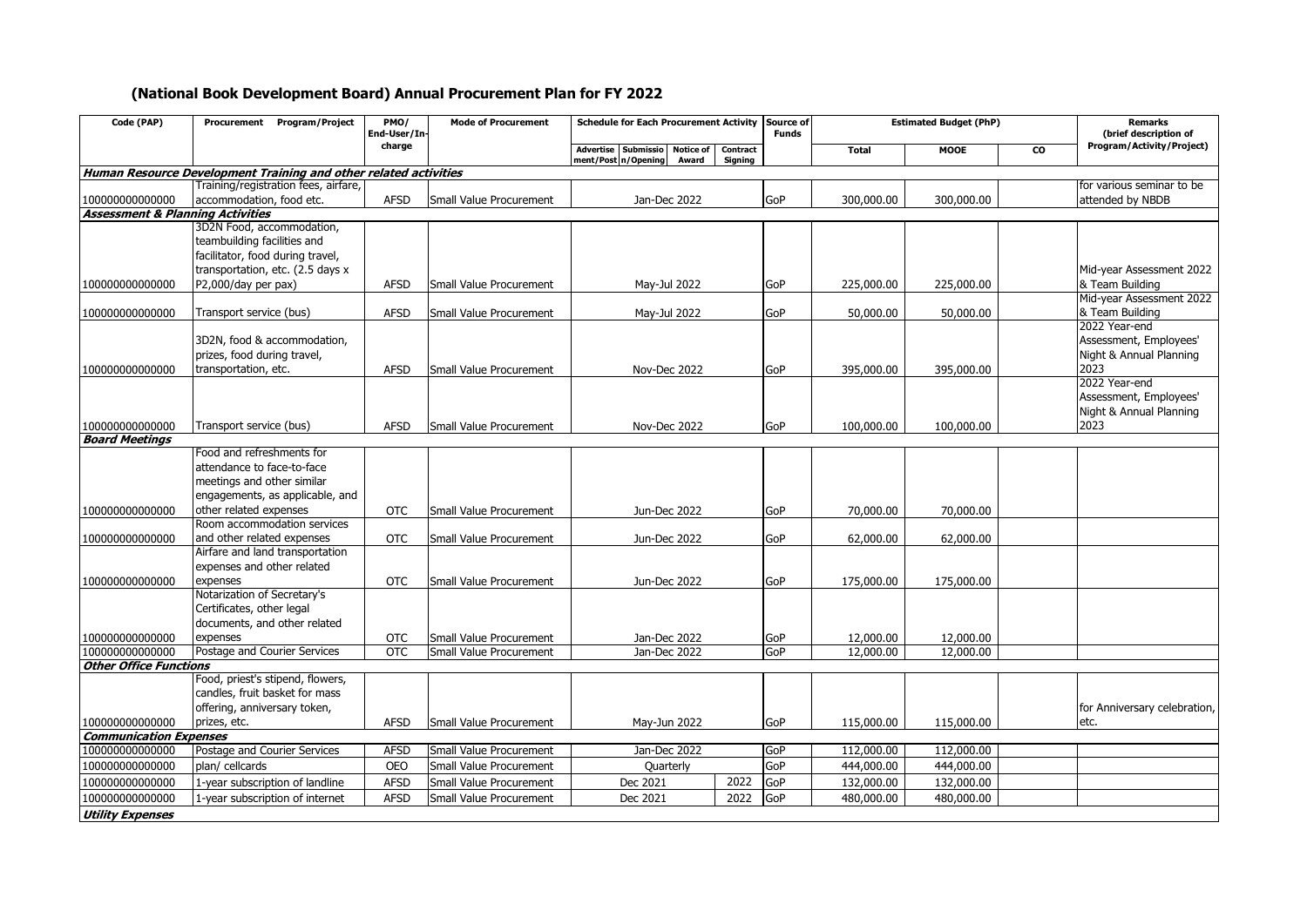| Code (PAP)                                   | Procurement Program/Project                               | PMO/<br>End-User/In- | <b>Mode of Procurement</b>            | Schedule for Each Procurement Activity Source of                           |                     | <b>Estimated Budget (PhP)</b><br><b>Funds</b> |               |               | <b>Remarks</b><br>(brief description of |                             |
|----------------------------------------------|-----------------------------------------------------------|----------------------|---------------------------------------|----------------------------------------------------------------------------|---------------------|-----------------------------------------------|---------------|---------------|-----------------------------------------|-----------------------------|
|                                              |                                                           | charge               |                                       | <b>Advertise</b><br>Submissio<br>Notice of<br>ment/Post n/Opening<br>Award | Contract<br>Signing |                                               | <b>Total</b>  | <b>MOOE</b>   | <b>CO</b>                               | Program/Activity/Project)   |
|                                              | 1-year supply and delivery of                             |                      |                                       |                                                                            |                     |                                               |               |               |                                         |                             |
| 100000000000000                              | drinking water                                            | A&F                  | Small Value Procurement               | Jan-Dec 2022                                                               |                     | GoP                                           | 88,000.00     | 88,000.00     |                                         |                             |
| 100000000000000                              | 1-year supply of tap water                                | A&F                  | <b>Direct Contracting</b>             | Dec 2021                                                                   | 2022                | <b>GoP</b>                                    | 68,000.00     | 68,000.00     |                                         |                             |
| 100000000000000                              | 1-year supply of electricity                              | A&F                  | <b>Direct Contracting</b>             | Dec 2021                                                                   | 2022                | <b>GoP</b>                                    | 1,973,000.00  | 1,973,000.00  |                                         |                             |
| <b>General Services</b>                      |                                                           |                      |                                       |                                                                            |                     |                                               |               |               |                                         |                             |
|                                              | 1-year supply of cleaning                                 |                      |                                       |                                                                            |                     |                                               |               |               |                                         |                             |
|                                              | materials and 2 janitorial<br>personnel                   | <b>AFSD</b>          |                                       |                                                                            | Jan<br>2022         |                                               |               |               |                                         |                             |
| 100000000000000                              | 1-year contract of 1 security                             |                      | Small Value Procurement               | Dec 2021                                                                   | Jan                 | GoP                                           | 600,000.00    | 600,000.00    |                                         |                             |
| 100000000000000                              | personnel                                                 | <b>AFSD</b>          | Small Value Procurement               | Dec 2021                                                                   | 2022                | <b>GoP</b>                                    | 552,000.00    | 552,000.00    |                                         |                             |
| 100000000000000                              | <b>Other General Services</b>                             | <b>AFSD</b>          | Small Value Procurement               | Feb 2022                                                                   |                     | GoP                                           | 228,000.00    | 228,000.00    |                                         |                             |
| Rental                                       |                                                           |                      |                                       |                                                                            |                     |                                               |               |               |                                         |                             |
|                                              | Rent of Office Space, Parking Lot,                        |                      |                                       |                                                                            |                     |                                               |               |               |                                         |                             |
|                                              | Association dues, security deposit                        |                      |                                       |                                                                            |                     |                                               |               |               |                                         |                             |
| 100000000000000                              | and advances, if any                                      | <b>AFSD</b>          | Lease of Real Property                | Jan 2022                                                                   |                     | GoP                                           | 10,603,000.00 | 10,603,000.00 |                                         |                             |
| 100000000000000                              | Rental of Photocopier Machine                             | <b>AFSD</b>          | Small Value Procurement               | Dec 2021                                                                   | 2022                | GoP                                           | 60,000.00     | 60,000.00     |                                         |                             |
|                                              | <b>Supplies and Materials and Equipment</b>               |                      |                                       |                                                                            |                     |                                               |               |               |                                         |                             |
|                                              | <b>Commonly-used Supplies</b>                             |                      |                                       |                                                                            |                     |                                               |               |               |                                         |                             |
| 10000000000000                               | available and not available in PS                         |                      | All Divisions Small Value Procurement | Jan-Dec 2022                                                               |                     | GoP                                           | 420,000.00    | 420,000.00    |                                         |                             |
| 100000000000000                              | <b>Accountable Forms</b>                                  | <b>AFSD</b>          | Small Value Procurement               | Jan-Dec 2022                                                               |                     | GoP                                           | 5,000.00      | 5,000.00      |                                         |                             |
| 100000000000000                              | Nonaccountable Forms                                      | <b>AFSD</b>          | Small Value Procurement               | Jan-Dec 2022                                                               |                     | GoP                                           | 5,000.00      | 5,000.00      |                                         |                             |
|                                              | Gasoline, Brake Fluid, Distilled                          |                      |                                       |                                                                            |                     |                                               |               |               |                                         |                             |
|                                              | Water for NBDB vehicles for three                         |                      |                                       |                                                                            |                     |                                               |               |               |                                         |                             |
| 100000000000000                              | (3) NBDB vehicles                                         | <b>AFSD</b>          | Small Value Procurement               | Jan-Dec 2022                                                               |                     | GoP                                           | 540,000.00    | 540,000.00    |                                         |                             |
| 100000000000000                              | <b>Other Supplies</b>                                     | <b>AFSD</b>          | Small Value Procurement               | Jan-Dec 2022                                                               |                     | GoP                                           | 84,000.00     | 84,000.00     |                                         |                             |
| 100000000000000                              | external hard drives                                      | <b>AFSD</b>          | Small Value Procurement               | Feb 2022                                                                   |                     | GoP                                           | 5,000.00      | 5,000.00      |                                         |                             |
| 100000000000000                              | <b>Vitamins</b>                                           | <b>AFSD</b>          | <b>Small Value Procurement</b>        | Quarterly                                                                  |                     | GoP                                           | 233,000.00    | 233,000.00    |                                         |                             |
| 100000000000000                              | Antigen Test Kits                                         | <b>AFSD</b>          | Small Value Procurement               | Quarterly                                                                  |                     | GoP                                           | 567,000.00    | 567,000.00    |                                         |                             |
| 100000000000000                              | laptops, printers, projector, etc.                        | <b>AFSD</b>          | Small Value Procurement               | Feb 2022                                                                   |                     | GoP                                           | 585,000.00    |               | 585,000.00                              |                             |
| <b>Office Transfer Cost and retrofitting</b> |                                                           |                      |                                       |                                                                            |                     |                                               |               |               |                                         |                             |
|                                              | supplies, trucking services, other                        |                      |                                       |                                                                            |                     |                                               |               |               |                                         |                             |
| 100000000000000                              | related expenses                                          |                      | All Divisions Small Value Procurement | Feb-Mar 2022                                                               |                     | GoP                                           | 300,000.00    | 300,000.00    |                                         |                             |
|                                              |                                                           |                      |                                       |                                                                            |                     |                                               |               |               |                                         |                             |
|                                              | office retrofitting including new                         |                      |                                       |                                                                            |                     |                                               |               |               |                                         |                             |
|                                              | carpeting, cabinetry, countertops,                        |                      |                                       |                                                                            |                     |                                               |               |               |                                         |                             |
|                                              | comfort rooms, lighting, walls,<br>wiring, plumbing, etc. |                      |                                       |                                                                            |                     |                                               |               |               |                                         |                             |
| 10000000000000                               |                                                           |                      | All Divisions Small Value Procurement | Feb-Mar 2022                                                               |                     | GoP                                           | 4,000,000,00  |               | 4,000,000,00                            |                             |
| <b>Repairs &amp; Maintenance</b>             |                                                           |                      |                                       |                                                                            |                     |                                               |               |               |                                         |                             |
|                                              | Laundry of seat cover, air                                |                      |                                       |                                                                            |                     |                                               |               |               |                                         |                             |
|                                              | freshener, radial tires, aircon                           |                      |                                       |                                                                            |                     |                                               |               |               |                                         |                             |
|                                              | cleaning, car battery, change oil,                        |                      |                                       |                                                                            |                     |                                               |               |               |                                         |                             |
|                                              | tune up, vulcanizing, vehicle                             |                      |                                       |                                                                            |                     |                                               |               |               |                                         |                             |
|                                              | repair, brakes, under chassis,                            |                      |                                       |                                                                            |                     |                                               |               |               |                                         | for repair & maintenance of |
| 100000000000000                              | shock absorbers, detailing, etc.                          | <b>AFSD</b>          | <b>Small Value Procurement</b>        | Jan-Dec 2022                                                               |                     | GoP                                           | 156,000.00    | 156,000.00    |                                         | 3 NBDB vehicles             |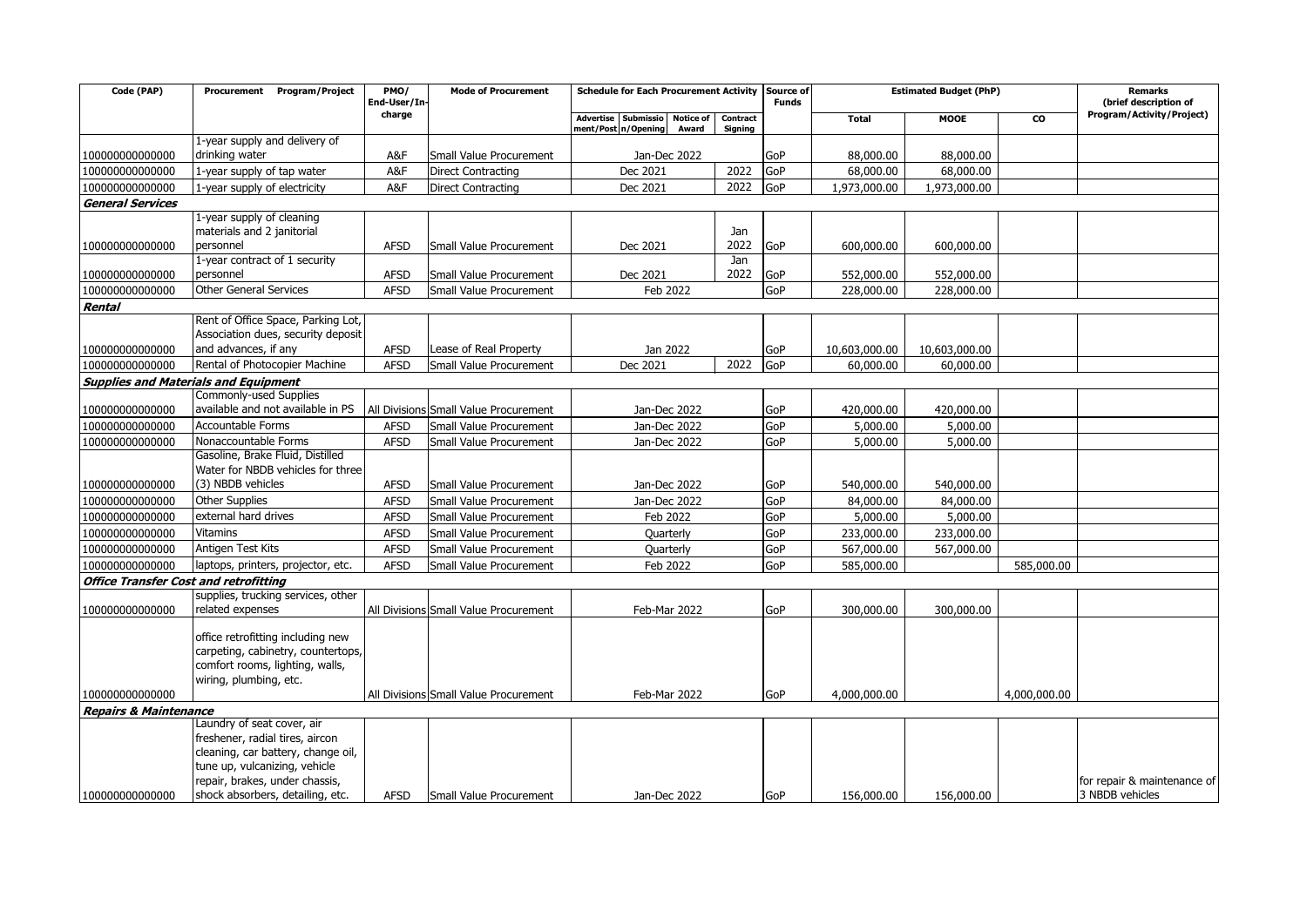| Code (PAP)                          | <b>Program/Project</b><br>Procurement                         | PMO/<br>End-User/In- | <b>Mode of Procurement</b>     | <b>Schedule for Each Procurement Activity</b>                                           | Source of<br><b>Funds</b> | <b>Estimated Budget (PhP)</b> |              | <b>Remarks</b><br>(brief description of |                                        |
|-------------------------------------|---------------------------------------------------------------|----------------------|--------------------------------|-----------------------------------------------------------------------------------------|---------------------------|-------------------------------|--------------|-----------------------------------------|----------------------------------------|
|                                     |                                                               | charge               |                                | Advertise Submissio<br>Notice of<br>Contract<br>ment/Post n/Opening<br>Award<br>Signing |                           | <b>Total</b>                  | <b>MOOE</b>  | CO                                      | Program/Activity/Project)              |
|                                     |                                                               |                      |                                |                                                                                         |                           |                               |              |                                         |                                        |
|                                     | repair & maintenance of other                                 |                      |                                |                                                                                         |                           |                               |              |                                         |                                        |
|                                     | property, plant and equipment,                                |                      |                                |                                                                                         |                           |                               |              |                                         | for repair & maintenance of            |
| 10000000000000                      | e.g. printer ink counter reset, etc.                          | <b>AFSD</b>          | Small Value Procurement        | Jan-Dec 2022                                                                            | GoP                       | 100,000.00                    | 100,000.00   |                                         | other PPE                              |
| <b>Other MOOE</b>                   |                                                               |                      |                                |                                                                                         |                           |                               |              |                                         |                                        |
| 10000000000000                      | transportation (PUV fare)                                     | <b>AFSD</b>          | Small Value Procurement        | Jan-Dec 2022                                                                            | GoP                       | 89,000.00                     | 89,000.00    |                                         |                                        |
| 10000000000000                      | editing software, video editing                               | <b>AFSD</b>          | <b>Small Value Procurement</b> | Jan-Dec 2022                                                                            | GoP                       | 491,000.00                    | 491,000.00   |                                         |                                        |
|                                     | extraordinary and miscellaneous                               |                      |                                |                                                                                         |                           |                               |              |                                         |                                        |
| 100000000000000                     | expenses                                                      | <b>OEO</b>           | Small Value Procurement        | Jan-Dec 2022                                                                            | GoP                       | 136,000.00                    | 136,000.00   |                                         |                                        |
|                                     | Office supplies provision and                                 |                      |                                |                                                                                         |                           |                               |              |                                         |                                        |
| 100000000000000                     | representation to COA                                         | <b>AFSD</b>          | Small Value Procurement        | Jan-Dec 2022                                                                            | GoP                       | 10,000.00                     | 10,000.00    |                                         |                                        |
| 100000000000000                     | <b>Notarial Services</b><br>Printing of Calling cards,        | <b>AFSD</b>          | Small Value Procurement        | Jan-Dec 2022                                                                            | GoP                       | 35,000.00                     | 35,000.00    |                                         |                                        |
|                                     | Identification cards, rubber                                  |                      |                                |                                                                                         |                           |                               |              |                                         |                                        |
|                                     | stamps, division signages,                                    |                      |                                |                                                                                         |                           |                               |              |                                         |                                        |
| 10000000000000                      | directional signs etc.                                        | <b>AFSD</b>          | Small Value Procurement        | Jan-Dec 2022                                                                            | GoP                       | 15,000.00                     | 15,000.00    |                                         |                                        |
|                                     | Taxes, Insurance Prem. And Other Fees                         |                      |                                |                                                                                         |                           |                               |              |                                         |                                        |
|                                     | Renewal of licenses of NBDB                                   |                      |                                |                                                                                         |                           |                               |              |                                         |                                        |
|                                     | vehicles, Taxes for Audit Tax                                 |                      |                                |                                                                                         |                           |                               |              |                                         |                                        |
| 100000000000000                     | Results, etc.                                                 | <b>AFSD</b>          | Agency-Agency                  | Jan-Dec 2022                                                                            | GoP                       | 11,000.00                     | 11,000.00    |                                         |                                        |
|                                     | Insurance for Property, Plant and                             |                      |                                |                                                                                         |                           |                               |              |                                         |                                        |
| 10000000000000                      | Equipment                                                     | <b>AFSD</b>          | Agency-Agency                  | Jan-Dec 2022                                                                            | GoP                       | 60,000.00                     | 60,000.00    |                                         |                                        |
|                                     | <b>Fidelity Bond of NBDB</b>                                  |                      |                                |                                                                                         |                           |                               |              |                                         |                                        |
| 100000000000000<br><b>Book Nook</b> | Accountable Officers                                          | <b>AFSD</b>          | Agency-Agency                  | Jan-Dec 2022                                                                            | GoP                       | 134,000.00                    | 134,000.00   |                                         |                                        |
|                                     | Service fees for Job Order (JO)                               |                      |                                |                                                                                         |                           |                               |              |                                         |                                        |
|                                     | workers, consultants, and other                               |                      |                                |                                                                                         |                           |                               |              |                                         | for the conduct of Book                |
| 310100100001000                     | support personnel                                             | <b>PD</b>            |                                | Jan-Dec 2022                                                                            | GoP                       | 3,163,870.00                  | 3,163,870.00 |                                         | <b>Nook</b>                            |
|                                     |                                                               |                      |                                |                                                                                         |                           |                               |              |                                         | for the conduct of Book                |
| 310100100001000                     | Room accommodation services                                   | <b>PD</b>            | Small Value Procurement        | Quarterly                                                                               | GoP                       | 440,000.00                    | 440,000.00   |                                         | <b>Nook</b>                            |
|                                     | Meals and snacks and other                                    |                      |                                |                                                                                         |                           |                               |              |                                         | for the conduct of Book                |
| 310100100001000                     | representation expenses                                       | <b>PD</b>            | Small Value Procurement        | Quarterly                                                                               | GoP                       | 294,000.00                    | 294,000.00   |                                         | Nook                                   |
|                                     | Fare, airfare, gasoline, toll fees,                           |                      |                                |                                                                                         |                           |                               |              |                                         |                                        |
|                                     | and per diem and other related                                |                      |                                |                                                                                         |                           |                               |              |                                         | for the conduct of Book                |
| 310100100001000                     | expenses                                                      | PD                   | Small Value Procurement        | Quarterly                                                                               | GoP                       | 400,000.00                    | 400,000.00   |                                         | <b>Nook</b><br>for the conduct of Book |
| 310100100001000                     | Vehicle rental services                                       | <b>PD</b>            | Small Value Procurement        | Quarterly                                                                               | GoP                       | 275,000.00                    | 275,000.00   |                                         | Nook                                   |
|                                     | resource speakers, and subject                                |                      |                                |                                                                                         |                           |                               |              |                                         |                                        |
|                                     | matter experts for related                                    |                      |                                |                                                                                         |                           |                               |              |                                         |                                        |
|                                     | trainings and engagements and                                 |                      |                                |                                                                                         |                           |                               |              |                                         | for the conduct of Book                |
| 310100100001000                     | other related expenses                                        | PD                   | <b>Direct Contracting</b>      | Quarterly                                                                               | GoP                       | 2,935,000.00                  | 2,935,000.00 |                                         | <b>Nook</b>                            |
|                                     | Printing of Book nook cards,                                  |                      |                                |                                                                                         |                           |                               |              |                                         |                                        |
|                                     | sticker labels, envelopes, etc. and                           |                      |                                |                                                                                         |                           |                               |              |                                         | for the conduct of Book                |
| 310100100001000                     | other related expenses                                        | <b>PD</b>            | Small Value Procurement        | Mar 2022                                                                                | GoP                       | 120,000.00                    | 120,000.00   |                                         | <b>Nook</b>                            |
|                                     | Book cover materials such as<br>plastic covers, tapes, bubble |                      |                                |                                                                                         |                           |                               |              |                                         |                                        |
|                                     | wraps, balikbayan boxes, etc.                                 |                      |                                |                                                                                         |                           |                               |              |                                         |                                        |
|                                     | and other related expenses                                    |                      |                                |                                                                                         |                           |                               |              |                                         | for the conduct of Book                |
| 310100100001000                     |                                                               | <b>PD</b>            | Small Value Procurement        | Mar 2022                                                                                | <b>GoP</b>                | 147,130.00                    | 147,130.00   |                                         | <b>Nook</b>                            |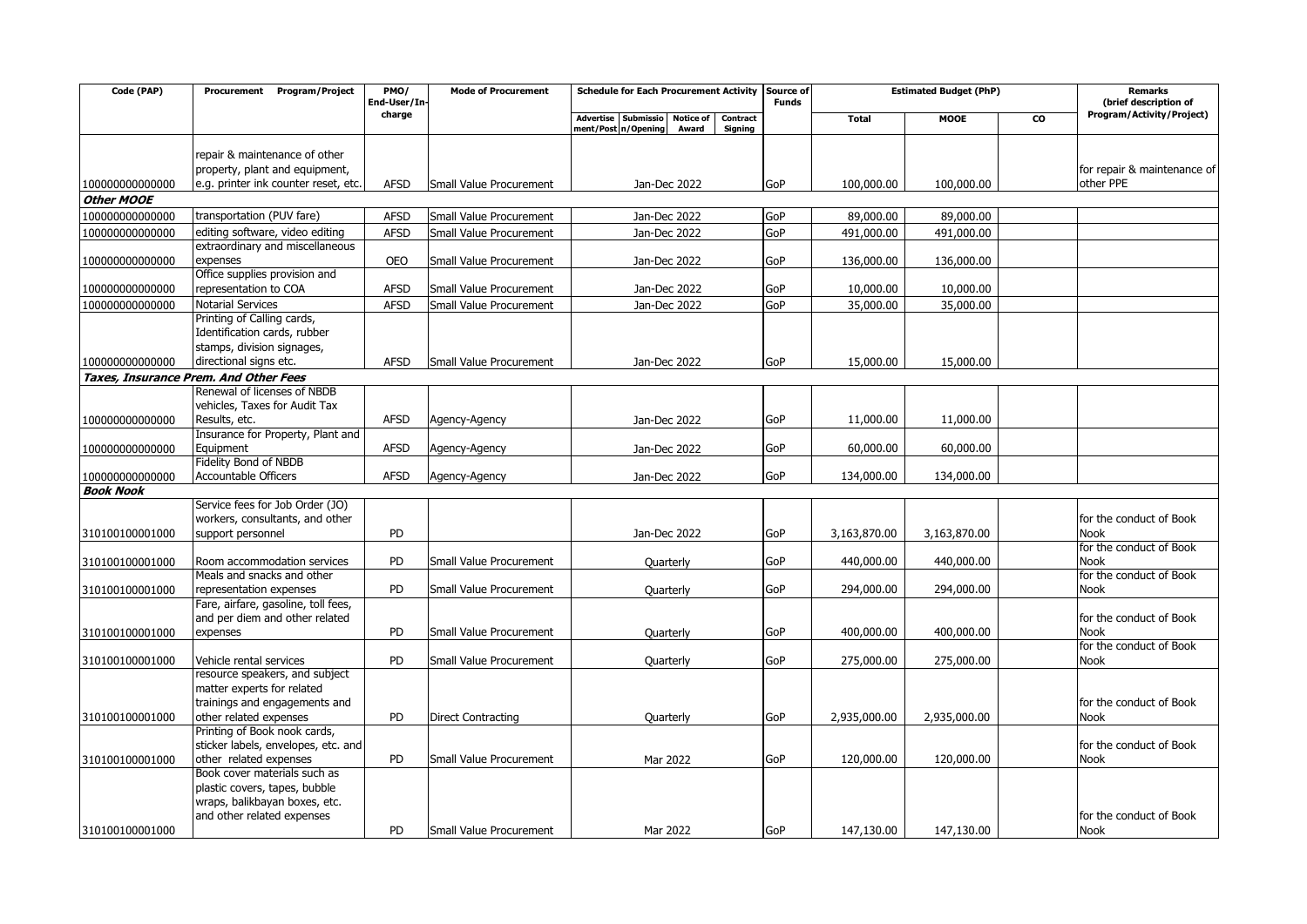| Code (PAP)                             | Procurement Program/Project                               | PMO/<br>End-User/In- | <b>Mode of Procurement</b> | <b>Schedule for Each Procurement Activity</b>                                        | Source of<br><b>Funds</b> | <b>Estimated Budget (PhP)</b> |               | <b>Remarks</b><br>(brief description of |                           |
|----------------------------------------|-----------------------------------------------------------|----------------------|----------------------------|--------------------------------------------------------------------------------------|---------------------------|-------------------------------|---------------|-----------------------------------------|---------------------------|
|                                        |                                                           | charge               |                            | <b>Notice of</b><br><b>Advertise</b><br>Submissio<br>Contract<br>ment/Post n/Opening |                           | <b>Total</b>                  | <b>MOOE</b>   | <b>CO</b>                               | Program/Activity/Project) |
|                                        |                                                           |                      |                            | Award<br>Signing                                                                     |                           |                               |               |                                         | for the conduct of Book   |
| 310100100001000                        | Supplementary book packages                               | PD                   | Publing Bidding            | Apr 2022                                                                             | GoP                       | 1,560,000.00                  | 1,560,000.00  |                                         | Nook                      |
|                                        |                                                           |                      |                            |                                                                                      |                           |                               |               |                                         | for the conduct of Book   |
| 310100100001000                        | Book packages                                             | <b>PD</b>            | Publing Bidding            | Apr-Jun 2022                                                                         | GoP                       | 12,800,000.00                 | 12,800,000.00 |                                         | <b>Nook</b>               |
|                                        | Notarization of MOA/Us,                                   |                      |                            |                                                                                      |                           |                               |               |                                         |                           |
|                                        | contracts of services and other                           |                      |                            |                                                                                      |                           |                               |               |                                         | for the conduct of Book   |
| 310100100001000                        | related expenses                                          | PD                   | Small Value Procurement    | Mar 2022                                                                             | GoP                       | 14,000.00                     | 14,000.00     |                                         | Nook                      |
|                                        | Shipping services of books and                            |                      |                            |                                                                                      |                           |                               |               |                                         |                           |
|                                        | other collateral materials to Book                        |                      |                            |                                                                                      |                           |                               |               |                                         |                           |
|                                        | Nook areas via land or air cargo,                         |                      |                            |                                                                                      |                           |                               |               |                                         |                           |
|                                        | as applicable, sending of<br>documents to partners to and |                      |                            |                                                                                      |                           |                               |               |                                         |                           |
|                                        | from the NBDB office, and other                           |                      |                            |                                                                                      |                           |                               |               |                                         | for the conduct of Book   |
| 310100100001000                        | related expenses                                          | PD                   | Publing Bidding            | Jun-August 2022                                                                      | GoP                       | 1,200,000.00                  | 1,200,000.00  |                                         | <b>Nook</b>               |
| <b>Book &amp; Buy Program</b>          |                                                           |                      |                            |                                                                                      |                           |                               |               |                                         |                           |
|                                        | Airfare and other related                                 |                      |                            |                                                                                      |                           |                               |               |                                         |                           |
| 310100100001000                        | expenses                                                  | <b>BTDD</b>          | Small Value Procurement    | Jun & Sep 2022                                                                       | GoP                       | 42,000.00                     | 42,000.00     |                                         | for Book & Buy Program    |
|                                        | Meals, hotel accommodations,                              |                      |                            |                                                                                      |                           |                               |               |                                         |                           |
| 310100100001000                        | Per diem                                                  | <b>BTDD</b>          | Small Value Procurement    | Jun & Sep 2022                                                                       | GoP                       | 56,800.00                     | 56,800.00     |                                         | for Book & Buy Program    |
|                                        |                                                           |                      |                            |                                                                                      |                           |                               |               |                                         |                           |
|                                        | Printing of Tarpaulin, backdrops,                         |                      |                            |                                                                                      |                           |                               |               |                                         |                           |
| 310100100001000                        | stickers and polo shirts                                  | <b>BTDD</b>          | Small Value Procurement    | Mar-Sep 2022                                                                         | GoP                       | 80,000.00                     | 80,000.00     |                                         | for Book & Buy Program    |
|                                        | bond papers, printer toner/ ink,                          |                      |                            |                                                                                      |                           |                               |               |                                         |                           |
| 310100100001000                        | acrylic stands and other supplies                         | <b>BTDD</b>          | Small Value Procurement    | Mar-Sep 2022                                                                         | GoP                       | 20,000,00                     | 20,000.00     |                                         | for Book & Buy Program    |
| 310100100001000                        | Curated book grants                                       | <b>BTDD</b>          | Small Value Procurement    | Mar-Sep 2022                                                                         | GoP                       | 800,000.00                    | 800,000.00    |                                         | for Book & Buy Program    |
|                                        |                                                           | <b>BTDD</b>          |                            |                                                                                      | GoP                       | 1,200.00                      | 1,200.00      |                                         |                           |
| 310100100001000<br><b>Master Class</b> | Notary services for contracts, etc.                       |                      | Small Value Procurement    | Mar-Aug 2022                                                                         |                           |                               |               |                                         | for Book & Buy Program    |
|                                        | <b>Assistance for Master Classes</b>                      |                      |                            |                                                                                      |                           |                               |               |                                         |                           |
| 310100100001000                        | implementation                                            | PD                   |                            | Apr-Oct 2022                                                                         | GoP                       | 1,128,600.00                  | 1,128,600.00  |                                         | for Master Class          |
|                                        | Meals or snacks during meetings                           |                      |                            |                                                                                      |                           |                               |               |                                         |                           |
| 310100100001000                        | with CGI proponents                                       | PD                   | Small Value Procurement    | Apr-Oct 2022                                                                         | GoP                       | 6,000.00                      | 6,000.00      |                                         | for Master Class          |
|                                        | Notarization of the MOA/MOU,                              |                      |                            |                                                                                      |                           |                               |               |                                         |                           |
|                                        | Contract of Service (COS), and                            |                      |                            |                                                                                      |                           |                               |               |                                         |                           |
| 310100100001000                        | other related expenses                                    | <b>PD</b>            | Small Value Procurement    | Apr-Jun 2022                                                                         | GoP                       | 1,000.00                      | 1,000.00      |                                         | for Master Class          |
|                                        | certificate paper, holder, and                            |                      |                            |                                                                                      |                           |                               |               |                                         |                           |
| 310100100001000                        | other related expenses                                    | PD                   | Small value procurement    | Apr-Oct 2022                                                                         | GoP                       | 9,000.00                      | 9,000.00      |                                         | for Master Class          |
| 310100100001000                        | Postage and Courier Services                              | PD                   | Small Value Procurement    | Apr-Oct 2022                                                                         | GoP                       | 1,000.00                      | 1,000.00      |                                         | for Master Class          |
|                                        | Accreditation and other related                           |                      |                            |                                                                                      |                           |                               |               |                                         |                           |
| 310100100001000                        | requirements                                              | PD                   | Agency-Agency              | June 2022                                                                            | GoP                       | 350,000.00                    | 350,000.00    |                                         | for Master Class          |
| 310100100001000                        | Meals or snacks during meetings                           | PD                   | Small Value Procurement    | Feb-Sept 2022                                                                        | GoP                       | 4,000.00                      | 4,000.00      |                                         | for Master Class          |
|                                        | Notarization of the MOA/MOU,                              |                      |                            |                                                                                      |                           |                               |               |                                         |                           |
|                                        | Contract of Service (COS), and<br>other related expenses  | PD                   | Small Value Procurement    | Feb-Sept 2022                                                                        | GoP                       | 1,000.00                      | 1,000.00      |                                         | for Master Class          |
| 310100100001000<br>310100100001000     | Postage and Courier Services                              | PD                   | Small Value Procurement    | Feb-Sept 2022                                                                        | GoP                       | 1,000.00                      | 1,000.00      |                                         | for Master Class          |
| <b>Book Industry and Rights Summit</b> |                                                           |                      |                            |                                                                                      |                           |                               |               |                                         |                           |
|                                        | Notarial fees on legal documents,                         |                      |                            |                                                                                      |                           |                               |               |                                         | for Book Industry and     |
| 310100100001000                        | etc.                                                      | <b>BTDD</b>          | Small Value Procurement    | Oct 2022                                                                             | GoP                       | 1,000.00                      | 1,000.00      |                                         | <b>Rights Summit</b>      |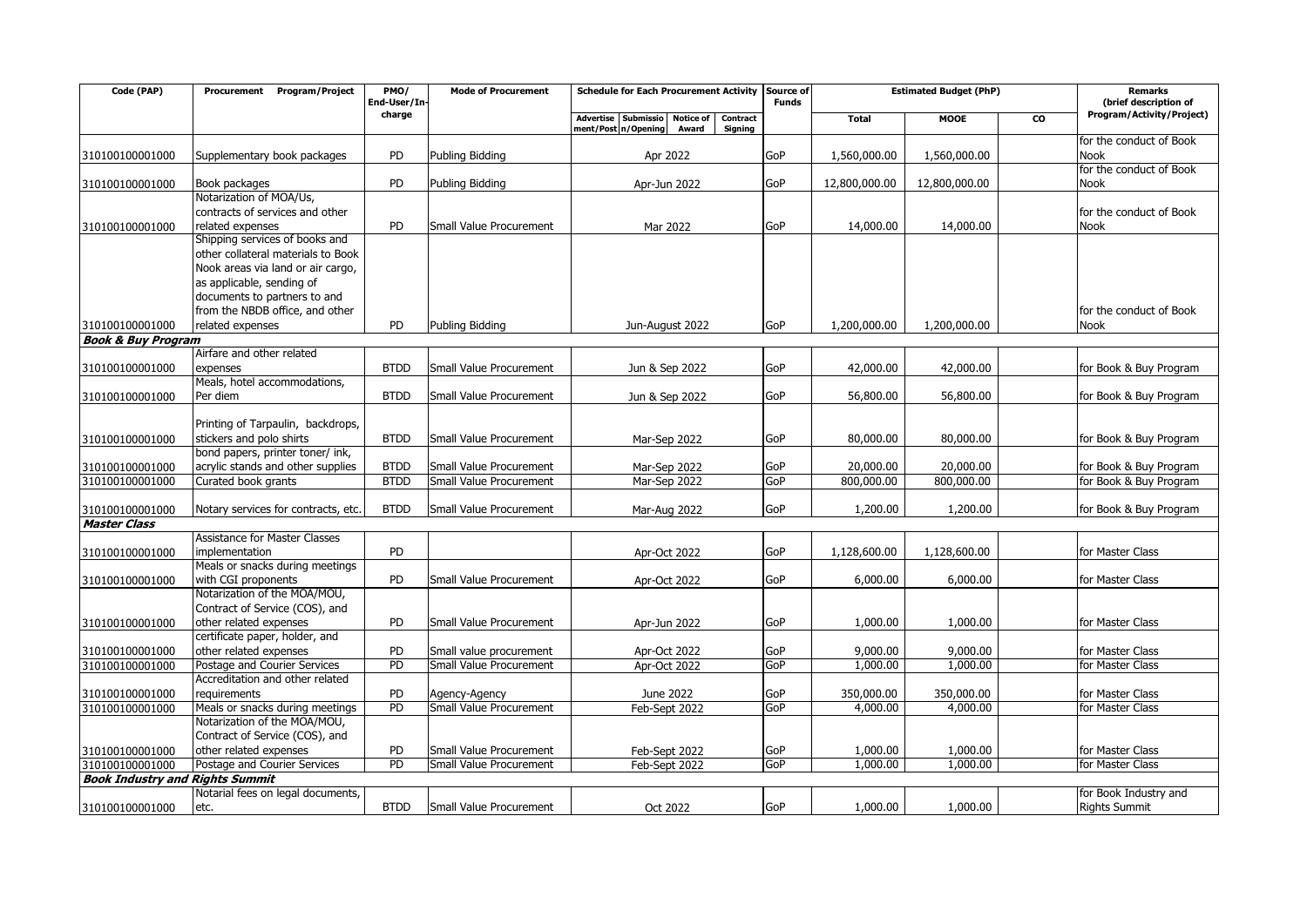| Code (PAP)      | Program/Project<br>Procurement                                                           | PMO/<br>End-User/In- | <b>Mode of Procurement</b>     | Schedule for Each Procurement Activity Source of | <b>Funds</b> | <b>Estimated Budget (PhP)</b> |             | Remarks<br>(brief description of |                                          |
|-----------------|------------------------------------------------------------------------------------------|----------------------|--------------------------------|--------------------------------------------------|--------------|-------------------------------|-------------|----------------------------------|------------------------------------------|
|                 |                                                                                          | charge               |                                | Contract<br>Advertise Submissio<br>Notice of     |              | <b>Total</b>                  | <b>MOOE</b> | <b>CO</b>                        | Program/Activity/Project)                |
|                 | Courier services for the mailing of                                                      |                      |                                | ment/Post n/Opening<br>Award<br><b>Signing</b>   |              |                               |             |                                  |                                          |
|                 | Certificates and/or Materials of                                                         |                      |                                |                                                  |              |                               |             |                                  | for Book Industry and                    |
| 310100100001000 | Resource and Other Speakers                                                              | <b>BTDD</b>          | Small Value Procurement        | Sep 2022                                         | GoP          | 6,500.00                      | 6,500.00    |                                  | <b>Rights Summit</b>                     |
|                 |                                                                                          |                      |                                |                                                  |              |                               |             |                                  | for Book Industry and                    |
| 310100100001000 | Resource and Other Speakers                                                              | <b>BTDD</b>          | Small Value Procurement        | <b>Nov 2022</b>                                  | <b>GoP</b>   | 390,000.00                    | 390,000,00  |                                  | <b>Rights Summit</b>                     |
|                 | Philippine International Literary Festival (PILF)                                        |                      |                                |                                                  |              |                               |             |                                  |                                          |
|                 | Resource speakers, professional                                                          |                      |                                |                                                  |              |                               |             |                                  |                                          |
|                 | artists, and/or authors during                                                           |                      |                                |                                                  |              |                               |             |                                  |                                          |
| 310100100001000 | webcasts and related sessions                                                            | PD                   | <b>Direct Contracting</b>      | February-Oct 2022                                | GoP          | 605,000.00                    | 605,000.00  |                                  | for the conduct of PILF                  |
|                 | Job Order (JO) workers,                                                                  |                      |                                |                                                  |              |                               |             |                                  |                                          |
|                 | professional hosts and artists,                                                          |                      |                                |                                                  |              |                               |             |                                  |                                          |
| 310100100001000 | and other support personnel                                                              | PD                   |                                | February-Oct 2022                                | GoP          | 268,000.00                    | 268,000.00  |                                  | for the conduct of PILF                  |
| 310100100001000 | Books for book club sessions                                                             | PD                   | Small Value Procurement        | February-Oct 2022                                | GoP          | 16,000.00                     | 16,000.00   |                                  | for the conduct of PILF                  |
|                 | Notarization of MOA/Us,                                                                  |                      |                                |                                                  |              |                               |             |                                  |                                          |
|                 | contracts of services, and other                                                         |                      |                                |                                                  |              |                               |             |                                  |                                          |
| 310100100001000 | related expenses                                                                         | <b>PD</b>            | Small Value Procurement        | February-Oct 2022                                | <b>GoP</b>   | 3,000.00                      | 3,000.00    |                                  | for the conduct of PILF                  |
|                 | Postage and courier expenses                                                             |                      |                                |                                                  |              |                               |             |                                  |                                          |
|                 | such as delivery of books and                                                            | PD                   |                                |                                                  |              |                               |             |                                  |                                          |
| 310100100001000 | other related courier services<br><b>Participation to Manila International Book Fair</b> |                      | Small Value Procurement        | February-Oct 2022                                | GoP          | 8,000.00                      | 8,000.00    |                                  | for the conduct of PILF                  |
|                 | Notarial fees for contracts and/or                                                       |                      |                                |                                                  |              |                               |             |                                  | for participation in Manila              |
| 310100100001000 | other legal documents                                                                    | <b>BTDD</b>          | Small Value Procurement        | Sep 2022                                         | GoP          | 1,000.00                      | 1,000.00    |                                  | <b>International Book Fair</b>           |
|                 |                                                                                          |                      |                                |                                                  |              |                               |             |                                  | for participation in Manila              |
| 310100100001000 | Postage, courier, etc.                                                                   | <b>BTDD</b>          | Small Value Procurement        | Sep 2022                                         | GoP          | 1,000.00                      | 1,000.00    |                                  | <b>International Book Fair</b>           |
|                 | participation fee of exhibitors/                                                         |                      |                                |                                                  |              |                               |             |                                  | for participation in Manila              |
| 310100100001000 | publishers and book sellers                                                              | <b>BTDD</b>          | <b>Direct Contracting</b>      | Sep 2022                                         | GoP          | 115,000.00                    | 115,000.00  |                                  | <b>International Book Fair</b>           |
|                 | <b>Mindanao and ASEAN Children's Festival</b>                                            |                      |                                |                                                  |              |                               |             |                                  |                                          |
|                 | Land transportation expenses,                                                            |                      |                                |                                                  |              |                               |             |                                  | for the conduct of                       |
|                 | fare (pre, during and post) and                                                          |                      |                                |                                                  |              |                               |             |                                  | Mindanao and ASEAN                       |
| 310100100001000 | other related expenses                                                                   | PD                   | Small Value Procurement        | Aug 2022                                         | GoP          | 10,000.00                     | 10,000.00   |                                  | Children's Festival                      |
|                 |                                                                                          |                      |                                |                                                  |              |                               |             |                                  | for the conduct of                       |
|                 | Airfare of 3 NBDB staff and 2                                                            |                      |                                |                                                  |              |                               |             |                                  | Mindanao and ASEAN                       |
| 310100100001000 | Resource Speakers                                                                        | <b>PD</b>            | Small Value Procurement        | Sep 2022                                         | GoP          | 75,000.00                     | 75,000.00   |                                  | Children's Festival                      |
|                 |                                                                                          |                      |                                |                                                  |              |                               |             |                                  |                                          |
|                 | Per diem of 3 NBDB staff to cover                                                        |                      |                                |                                                  |              |                               |             |                                  | for the conduct of                       |
|                 | meals and incidental expenses                                                            |                      |                                |                                                  |              |                               |             |                                  | Mindanao and ASEAN                       |
| 310100100001000 | (based on EO # 77; cluster 1)                                                            | PD                   | Small Value Procurement        | Aug 2022                                         | GoP          | 11,250.00                     | 11,250.00   |                                  | Children's Festival                      |
|                 |                                                                                          |                      |                                |                                                  |              |                               |             |                                  | for the conduct of<br>Mindanao and ASEAN |
| 310100100001000 | Hotel Accommodation (based on<br>EO # 77; cluster 1)                                     | PD                   | Small Value Procurement        |                                                  | GoP          | 42,000.00                     | 42,000.00   |                                  | Children's Festival                      |
|                 | Meals and snacks during planning                                                         |                      |                                | Sep 2022                                         |              |                               |             |                                  | for the conduct of                       |
|                 | and evaluation meeting (pre,                                                             |                      |                                |                                                  |              |                               |             |                                  | Mindanao and ASEAN                       |
| 310100100001000 | during, post)                                                                            | <b>PD</b>            | Small Value Procurement        | Aug 2022                                         | GoP          | 20,000.00                     | 20,000.00   |                                  | Children's Festival                      |
|                 | Meals and snacks during the main                                                         |                      |                                |                                                  |              |                               |             |                                  |                                          |
|                 | events festival inclusive of venue                                                       |                      |                                |                                                  |              |                               |             |                                  |                                          |
|                 | (AM snacks, lunch, PM snacks);                                                           |                      |                                |                                                  |              |                               |             |                                  | for the conduct of                       |
|                 | consummable food from the                                                                |                      |                                |                                                  |              |                               |             |                                  | Mindanao and ASEAN                       |
| 310100100001000 | venue                                                                                    | <b>PD</b>            | <b>Small Value Procurement</b> | Sep 2022                                         | GoP          | 180,000.00                    | 180,000.00  |                                  | Children's Festival                      |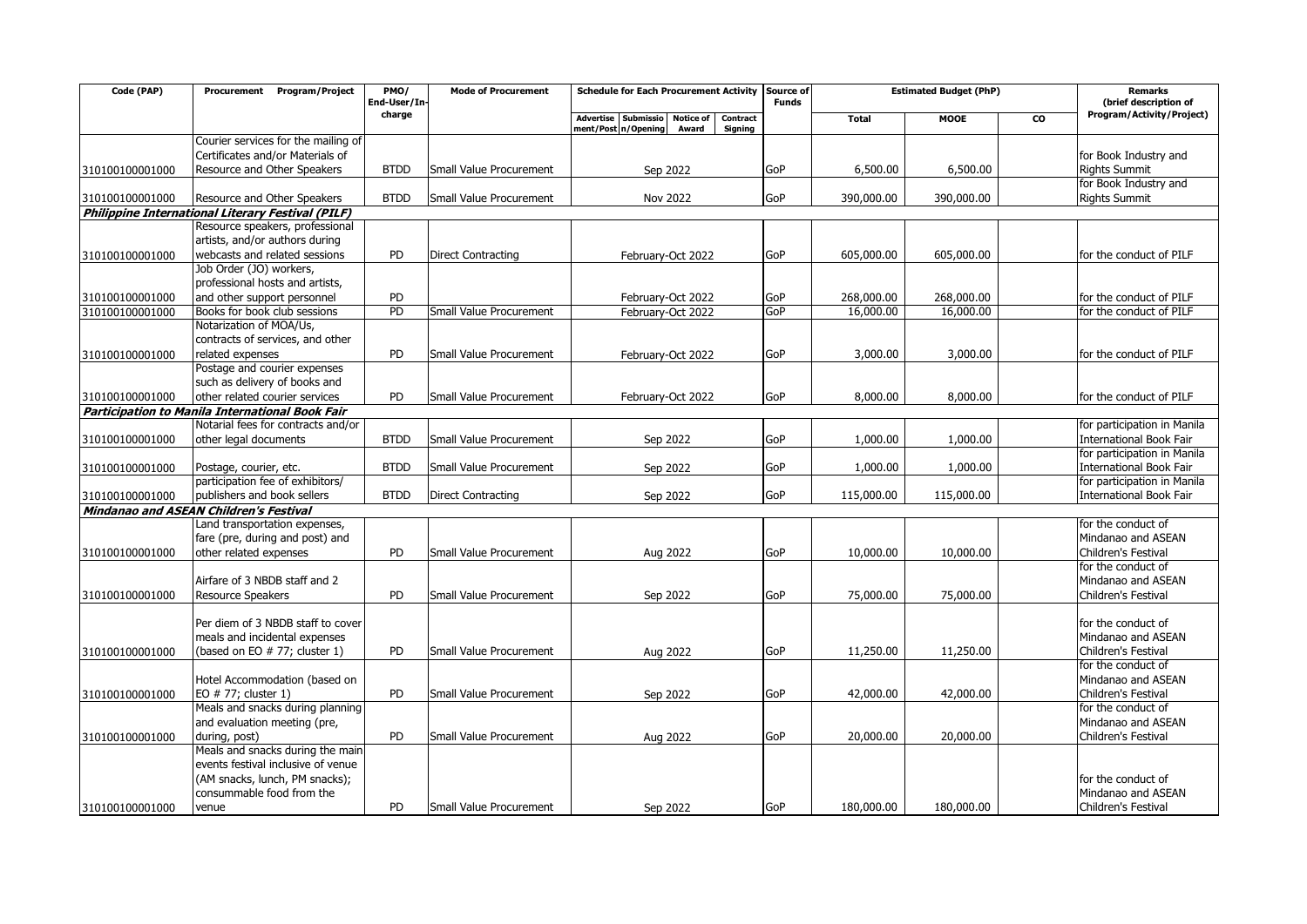| Code (PAP)                 | Program/Project<br>Procurement                                  | PMO/<br>End-User/In        | <b>Mode of Procurement</b> | <b>Schedule for Each Procurement Activity</b>                                                  | Source of<br><b>Funds</b> | <b>Estimated Budget (PhP)</b> |              | <b>Remarks</b><br>(brief description of |                                  |
|----------------------------|-----------------------------------------------------------------|----------------------------|----------------------------|------------------------------------------------------------------------------------------------|---------------------------|-------------------------------|--------------|-----------------------------------------|----------------------------------|
|                            |                                                                 | charge                     |                            | <b>Advertise</b><br>Submissio Notice of<br>Contract<br>ment/Post n/Opening<br>Award<br>Signing |                           | <b>Total</b>                  | <b>MOOE</b>  | <b>CO</b>                               | Program/Activity/Project)        |
|                            | Snacks of children and                                          |                            |                            |                                                                                                |                           |                               |              |                                         | for the conduct of               |
|                            | companion during stotytelling                                   |                            |                            |                                                                                                |                           |                               |              |                                         | Mindanao and ASEAN               |
| 310100100001000            | sessions                                                        | <b>PD</b>                  | Small Value Procurement    | Aug 2022                                                                                       | GoP                       | 26,000.00                     | 26,000.00    |                                         | Children's Festival              |
|                            |                                                                 |                            |                            |                                                                                                |                           |                               |              |                                         | for the conduct of               |
|                            | Resource speakers and                                           |                            |                            |                                                                                                |                           |                               |              |                                         | Mindanao and ASEAN               |
| 310100100001000            | storytellers                                                    | PD                         | Small Value Procurement    | Sep 2022                                                                                       | GoP                       | 150,000.00                    | 150,000.00   |                                         | Children's Festival              |
|                            | Workshop kits composed of                                       |                            |                            |                                                                                                |                           |                               |              |                                         | for the conduct of               |
|                            | notebook, ballpen and pencil and                                |                            |                            |                                                                                                |                           |                               |              |                                         | Mindanao and ASEAN               |
| 310100100001000            | other items                                                     | <b>PD</b>                  | Small Value Procurement    | Jul-Aug 2022                                                                                   | GoP                       | 5,000.00                      | 5,000.00     |                                         | Children's Festival              |
|                            | Books for distribution after the                                |                            |                            |                                                                                                |                           |                               |              |                                         | for the conduct of               |
|                            | storytelling sessions and as                                    |                            |                            |                                                                                                |                           |                               |              |                                         | Mindanao and ASEAN               |
| 310100100001000            | materials during the workshop                                   | <b>PD</b>                  | Small Value Procurement    | Aug 2022                                                                                       | GoP                       | 18,000.00                     | 18,000.00    |                                         | Children's Festival              |
|                            |                                                                 |                            |                            |                                                                                                |                           |                               |              |                                         | for the conduct of               |
|                            | Tarpaulin standee, tarpaulin                                    |                            |                            |                                                                                                |                           |                               |              |                                         | Mindanao and ASEAN               |
| 310100100001000            | backdrop, etc.                                                  | <b>PD</b>                  | Small Value Procurement    | Jul 2022                                                                                       | GoP                       | 5,000.00                      | 5,000.00     |                                         | Children's Festival              |
|                            | Notarization of contracts of                                    |                            |                            |                                                                                                |                           |                               |              |                                         | for the conduct of               |
|                            | service of tapped resource                                      |                            |                            |                                                                                                |                           |                               |              |                                         | Mindanao and ASEAN               |
| 310100100001000            | speakers                                                        | <b>PD</b>                  | Small Value Procurement    | Jul-Aug 2022                                                                                   | GoP                       | 3,750.00                      | 3,750.00     |                                         | Children's Festival              |
| <b>Book Shelf</b>          |                                                                 |                            |                            |                                                                                                |                           |                               |              |                                         |                                  |
|                            | Grant of financial                                              |                            |                            |                                                                                                |                           |                               |              |                                         |                                  |
|                            | assistance/subsidy to qualified                                 |                            |                            |                                                                                                |                           |                               |              |                                         |                                  |
|                            | consignees to buy supplies and                                  |                            |                            |                                                                                                |                           |                               |              |                                         |                                  |
|                            | materials for bookcases, display                                |                            |                            |                                                                                                |                           |                               |              |                                         |                                  |
|                            | cases, ornament displays,                                       |                            |                            |                                                                                                |                           |                               | 850,000,00   |                                         |                                  |
| 310100100001000            | signages, paints office supplies;                               | <b>BTDD</b><br><b>BTDD</b> | Small Value Procurement    | April-Oct 2022                                                                                 | GoP<br>GoP                | 850,000.00<br>10,000.00       | 10,000.00    |                                         | for Book Shelf<br>for Book Shelf |
| 310100100001000            | Postage and courier services<br>2 boxes of legal sized paper, 1 |                            |                            | Mar-Nov 2022                                                                                   |                           |                               |              |                                         |                                  |
|                            | box of legal sized envelope, 2                                  |                            |                            |                                                                                                |                           |                               |              |                                         |                                  |
|                            | toner cartridge for printer, sticky                             |                            |                            |                                                                                                |                           |                               |              |                                         |                                  |
|                            | notes, and other supplies; t-shirt                              |                            |                            |                                                                                                |                           |                               |              |                                         |                                  |
| 310100100001000            | for the program                                                 | <b>BTDD</b>                | Small Value Procurement    | Mar-Oct 2022                                                                                   | GoP                       | 50,000.00                     | 50,000.00    |                                         | for Book Shelf                   |
|                            | Travel expenses site monitoring                                 |                            |                            |                                                                                                |                           |                               |              |                                         |                                  |
| 310100100001000            | and grand opening                                               | <b>BTDD</b>                | Small Value Procurement    | Jun & Nov 2022                                                                                 | GoP                       | 50,000.00                     | 50,000.00    |                                         | for Book Shelf                   |
|                            | Meals of project team and                                       |                            |                            |                                                                                                |                           |                               |              |                                         |                                  |
|                            | counterpart during coordinating                                 |                            |                            |                                                                                                |                           |                               |              |                                         |                                  |
|                            | meetings and at physical                                        |                            |                            |                                                                                                |                           |                               |              |                                         |                                  |
| 310100100001000            | turnover of the grants                                          | <b>BTDD</b>                | Small Value Procurement    | April-Oct 2022                                                                                 | GoP                       | 17,000.00                     | 17,000.00    |                                         | for Book Shelf                   |
|                            | Legal services/notarization of                                  |                            |                            |                                                                                                |                           |                               |              |                                         |                                  |
| 310100100001000            | <b>MOA</b>                                                      | <b>BTDD</b>                | Small Value Procurement    | April-Oct 2022                                                                                 | GoP                       | 3,000.00                      | 3,000.00     |                                         | for Book Shelf                   |
| 310100100001000            | Tarpaulin, backdrops                                            | <b>BTDD</b>                | Small Value Procurement    | April-Oct 2022                                                                                 | GoP                       | 20,000.00                     | 20,000.00    |                                         | for Book Shelf                   |
| <b>International Fairs</b> |                                                                 |                            |                            |                                                                                                |                           |                               |              |                                         |                                  |
| 310100100001000            | Airfare                                                         | PD                         | Small Value Procurement    | Sep 2022                                                                                       | GoP                       | 750,000.00                    | 750,000.00   |                                         | for International Fairs          |
| 310100100001000            | Daily Subsistence Allowance                                     | PD                         |                            | Oct 2022                                                                                       | GoP                       | 900,000.00                    | 900,000.00   |                                         | for International Fairs          |
| 310100100001000            | Local Quarantine                                                | PD                         | Small Value Procurement    | Oct 2022                                                                                       | GoP                       | 54,000.00                     | 54,000.00    |                                         | for International Fairs          |
| 310100100001000            | Booth rental / booth production                                 | PD                         | <b>Direct Contracting</b>  | Feb 2022                                                                                       | GoP                       | 3,225,000.00                  | 3,225,000.00 |                                         | for International Fairs          |
|                            | Design for booth, catalogue,                                    |                            |                            |                                                                                                |                           |                               |              |                                         |                                  |
| 310100100001000            | other colaterals                                                | PD                         | Small Value Procurement    | Mar-Oct 2022                                                                                   | GoP                       | 480,000.00                    | 480,000.00   |                                         | for International Fairs          |
|                            | Job Order for Project                                           |                            |                            |                                                                                                |                           |                               |              |                                         |                                  |
| 310100100001000            | Management                                                      | <b>PD</b>                  |                            | Feb 2022                                                                                       | <b>GoP</b>                | 752,400.00                    | 752,400.00   |                                         | for International Fairs          |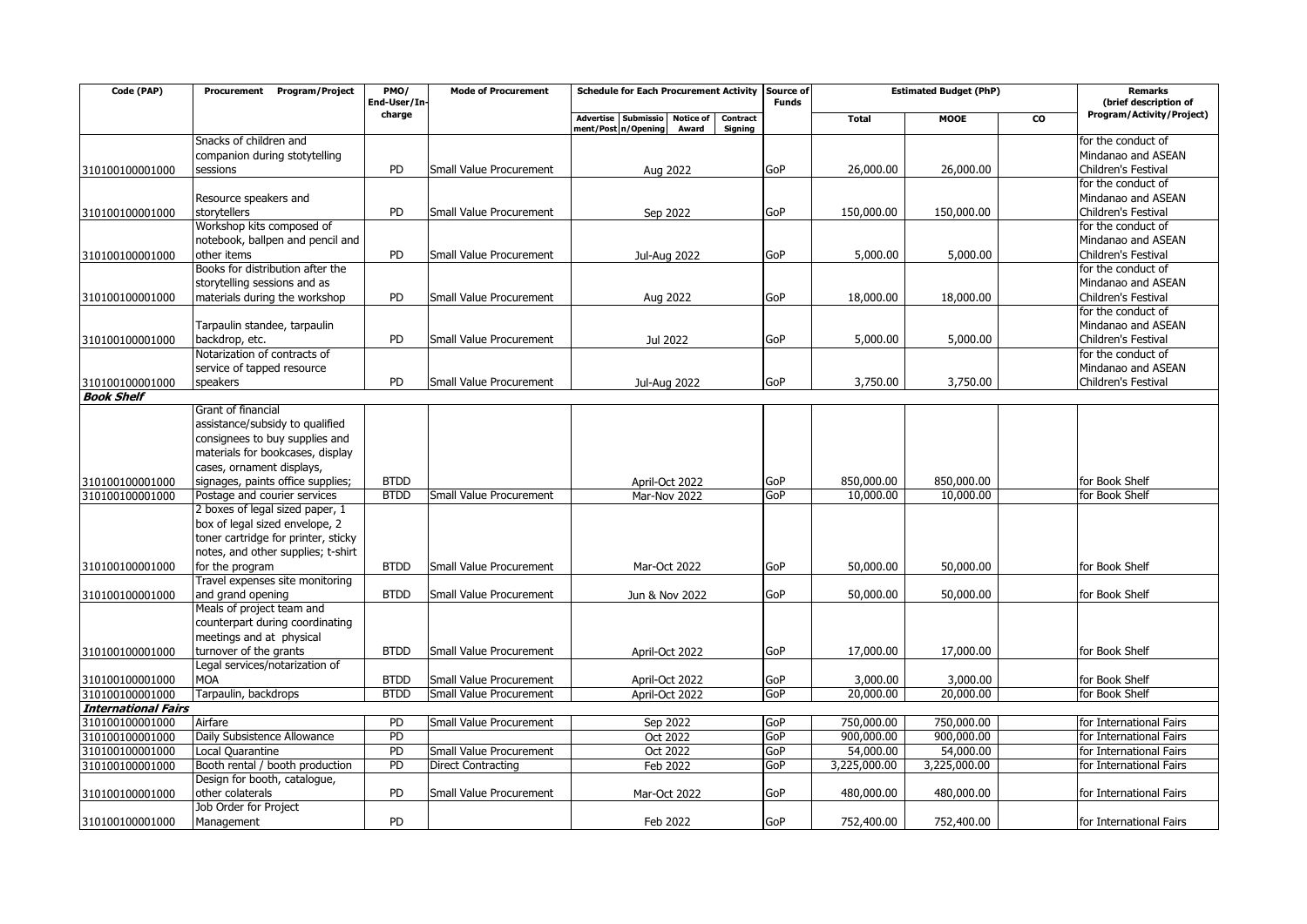| Code (PAP)                            | Program/Project<br>Procurement                                                         | PMO/<br>End-User/In- | <b>Mode of Procurement</b> | <b>Schedule for Each Procurement Activity</b>                                                  | Source of<br><b>Funds</b> | <b>Estimated Budget (PhP)</b> |              | Remarks<br>(brief description of |                              |
|---------------------------------------|----------------------------------------------------------------------------------------|----------------------|----------------------------|------------------------------------------------------------------------------------------------|---------------------------|-------------------------------|--------------|----------------------------------|------------------------------|
|                                       |                                                                                        | charge               |                            | Advertise Submissio<br><b>Notice of</b><br>Contract<br>ment/Post n/Opening<br>Award<br>Signing |                           | <b>Total</b>                  | <b>MOOE</b>  | <b>CO</b>                        | Program/Activity/Project)    |
|                                       | Job Order for Booth Design                                                             |                      |                            |                                                                                                |                           |                               |              |                                  |                              |
| 310100100001000                       | Concept                                                                                | PD                   |                            | Mar 2022                                                                                       | GoP                       | 410,000.00                    | 410,000.00   |                                  | for International Fairs      |
|                                       | Job Order for Sales                                                                    |                      |                            |                                                                                                |                           |                               |              |                                  |                              |
| 310100100001000                       | Representatives at FBM                                                                 | PD                   |                            | Oct 2022                                                                                       | GoP                       | 135,000.00                    | 135,000.00   |                                  | for International Fairs      |
| 310100100001000                       | Catalogues, postcards, etc.                                                            | PD                   | Small Value Procurement    | July-Aug 2022                                                                                  | GoP                       | 200,000.00                    | 200,000.00   |                                  | for International Fairs      |
| 310100100001000                       | <b>International Shipping</b>                                                          | PD                   | Small Value Procurement    | July -Sep 2022                                                                                 | GoP                       | 200,000.00                    | 200,000.00   |                                  | for International Fairs      |
| 310100100001000                       | Local/International Meetings                                                           | PD                   | Small Value Procurement    | Oct 2022                                                                                       | GoP                       | 45,000.00                     | 45,000.00    |                                  | for International Fairs      |
| 310100100001000                       | Notarization                                                                           | $\overline{PD}$      | Small Value Procurement    | Oct 2022                                                                                       | GoP                       | 2,000.00                      | 2,000.00     |                                  | for International Fairs      |
| <b>Translation Subsidy</b>            |                                                                                        |                      |                            |                                                                                                |                           |                               |              |                                  |                              |
| 310100100001000                       | <b>Translation subsidy</b>                                                             | PD                   |                            | June 2022                                                                                      | GoP                       | 1,624,000.00                  | 1,624,000.00 |                                  | for Translation Subsidy      |
| 310100100001000                       | Job Order for Publishing Scout                                                         | PD                   |                            | April-Oct 2022                                                                                 | GoP                       | 432,000.00                    | 432,000.00   |                                  | for Translation Subsidy      |
| 310100100001000                       | Job Order for Rights Trade                                                             | PD                   |                            | Oct 2022                                                                                       | GoP                       | 1,374,000.00                  | 1,374,000.00 |                                  | for Translation Subsidy      |
| <b>Marketing Campaign</b>             |                                                                                        |                      |                            |                                                                                                |                           |                               |              |                                  |                              |
|                                       | Trade promotion related                                                                |                      |                            |                                                                                                |                           |                               |              |                                  |                              |
|                                       | activities, website development,                                                       |                      |                            |                                                                                                |                           |                               |              |                                  |                              |
| 310100100001000                       | etc.                                                                                   | <b>OEO</b>           |                            | Mar-Dec 2022                                                                                   | GoP                       | 1,534,500.00                  | 1,534,500.00 |                                  |                              |
| <b>Creative Nation Grant</b>          |                                                                                        |                      |                            |                                                                                                |                           |                               |              |                                  |                              |
|                                       | Grant of financial                                                                     |                      |                            |                                                                                                |                           |                               |              |                                  |                              |
|                                       | assistance/subsidy to qualified                                                        |                      |                            |                                                                                                |                           |                               |              |                                  |                              |
|                                       | stakeholders (CGIs) who                                                                |                      |                            |                                                                                                |                           |                               |              |                                  |                              |
|                                       | participate in conferences or fairs                                                    |                      |                            |                                                                                                |                           |                               |              |                                  |                              |
|                                       | related to book publishing, and                                                        |                      |                            |                                                                                                |                           |                               |              |                                  |                              |
|                                       | those who conduct contests,                                                            |                      |                            |                                                                                                |                           |                               |              |                                  |                              |
|                                       | conferences, and capacity-                                                             |                      |                            |                                                                                                |                           |                               |              |                                  |                              |
|                                       | building activities related to book                                                    |                      |                            |                                                                                                |                           |                               |              |                                  |                              |
| 310100100002000                       | publishing                                                                             | <b>BTDD</b>          |                            | Mar-Dec 2022                                                                                   | GoP                       | 1,480,000.00                  | 1,480,000.00 |                                  | for Creative Nation Grant    |
| 310100100002000                       | Postage, courier, etc.                                                                 | <b>BTDD</b>          | Direct Contracting         | Feb-Nov 2022                                                                                   | GoP                       | 10,000.00                     | 10,000.00    |                                  | for Creative Nation Grant    |
|                                       | 2 boxes of legal sized paper, 1                                                        |                      |                            |                                                                                                |                           |                               |              |                                  |                              |
|                                       | box of legal sized envelope, 2                                                         |                      |                            |                                                                                                |                           |                               |              |                                  |                              |
|                                       | toner cartridge for printer, sticky                                                    |                      |                            |                                                                                                |                           |                               |              |                                  |                              |
| 310100100002000                       | notes, and other supplies                                                              | <b>BTDD</b>          | Small Value Procurement    | Feb-Nov 2022                                                                                   | GoP                       | 5,000.00                      | 5,000.00     |                                  | for Creative Nation Grant    |
|                                       | Notarial fees for legal documents,                                                     |                      |                            |                                                                                                |                           |                               |              |                                  |                              |
| 310100100002000                       | etc.                                                                                   | <b>BTDD</b>          | Small Value Procurement    | Feb-Nov 2022                                                                                   | GoP                       | 5,000.00                      | 5,000.00     |                                  | for Creative Nation Grant    |
| <b>Creative and Publication Grant</b> |                                                                                        |                      |                            |                                                                                                |                           |                               |              |                                  |                              |
|                                       | Grant of financial                                                                     |                      |                            |                                                                                                |                           |                               |              |                                  |                              |
|                                       | assistance/subsidy creative and                                                        | <b>OEO</b>           |                            |                                                                                                | GoP                       |                               |              |                                  | for Creative and Publication |
| 310100100002000                       | publication                                                                            |                      |                            | Mar-Dec 2022                                                                                   |                           | 2,156,000.00                  | 2,156,000.00 |                                  | grant                        |
| <b>EO 226 Incentives</b>              | Advertising of the approved                                                            |                      |                            |                                                                                                |                           |                               |              |                                  |                              |
|                                       |                                                                                        |                      |                            |                                                                                                |                           |                               |              |                                  |                              |
|                                       | implementing rules and<br>regulations on NBDB EO 226                                   |                      |                            |                                                                                                |                           |                               |              |                                  |                              |
| 310100100002000                       | (CREATE Act) Incentives                                                                | <b>BTDD</b>          |                            | Mar 2022                                                                                       | GoP                       | 100,000.00                    | 100,000.00   |                                  | for EO 226 Incentives        |
|                                       |                                                                                        |                      |                            |                                                                                                |                           |                               |              |                                  |                              |
|                                       | <b>Grants for Independent and Regional Book Fairs</b><br>Land transportation expenses, |                      |                            |                                                                                                |                           |                               |              |                                  |                              |
|                                       | fare (pre, during and post) and                                                        |                      |                            |                                                                                                |                           |                               |              |                                  | for Grants for Independent   |
| 310100100002000                       | other related expenses                                                                 | <b>BTDD</b>          | Small Value Procurement    | April-Nov 2022                                                                                 | GoP                       | 18,000.00                     | 18,000.00    |                                  | and Regional Book Fairs      |
|                                       |                                                                                        |                      |                            |                                                                                                |                           |                               |              |                                  |                              |
|                                       | Airfare of NBDB officers and staff                                                     |                      |                            |                                                                                                |                           |                               |              |                                  | for Grants for Independent   |
| 310100100002000                       | during visit to the events proper                                                      | <b>BTDD</b>          | Small Value Procurement    | April-Nov 2022                                                                                 | GoP                       | 50,000.00                     | 50,000.00    |                                  | and Regional Book Fairs      |
|                                       |                                                                                        |                      |                            |                                                                                                |                           |                               |              |                                  |                              |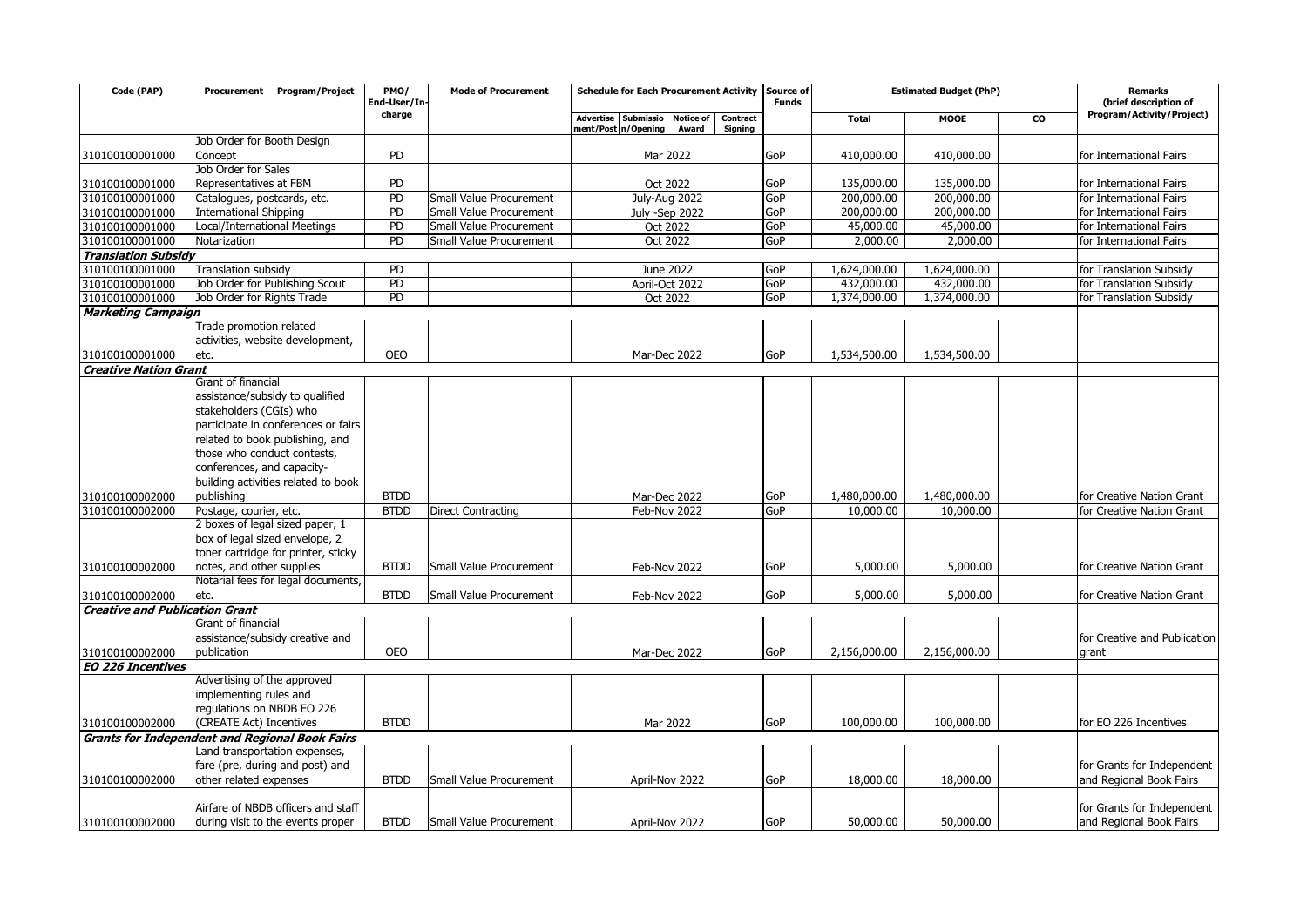| Code (PAP)                     | Procurement Program/Project                                       | PMO/<br>End-User/In | <b>Mode of Procurement</b> | <b>Schedule for Each Procurement Activity</b>       | Source of<br><b>Funds</b> | <b>Estimated Budget (PhP)</b> |              | <b>Remarks</b><br>(brief description of |                             |
|--------------------------------|-------------------------------------------------------------------|---------------------|----------------------------|-----------------------------------------------------|---------------------------|-------------------------------|--------------|-----------------------------------------|-----------------------------|
|                                |                                                                   | charge              |                            | Advertise Submissio<br><b>Notice of</b><br>Contract |                           | <b>Total</b>                  | <b>MOOE</b>  | <b>CO</b>                               | Program/Activity/Project)   |
|                                |                                                                   |                     |                            | ment/Post n/Opening<br>Award<br><b>Signing</b>      |                           |                               |              |                                         |                             |
|                                | Per diem of NBDB staff to cover                                   |                     |                            |                                                     |                           |                               |              |                                         |                             |
|                                | hotel accommodation, meals and                                    |                     |                            |                                                     |                           |                               |              |                                         |                             |
|                                | incidental expenses (based on EO                                  |                     |                            |                                                     |                           |                               |              |                                         | for Grants for Independent  |
| 310100100002000                | # 77)                                                             | <b>BTDD</b>         | Small Value Procurement    | April-Nov 2022                                      | GoP                       | 30,000.00                     | 30,000.00    |                                         | and Regional Book Fairs     |
|                                | Meals and snacks of the project                                   |                     |                            |                                                     |                           |                               |              |                                         |                             |
|                                | team and partners during                                          |                     |                            |                                                     |                           |                               |              |                                         |                             |
|                                | planning and evaluation meeting                                   |                     |                            |                                                     |                           |                               |              |                                         | for Grants for Independent  |
| 310100100002000                | (pre, during, post)                                               | <b>BTDD</b>         | Small Value Procurement    | April-Nov 2022                                      | GoP                       | 15,000.00                     | 15,000.00    |                                         | and Regional Book Fairs     |
|                                | Provided to the lead organizers of                                |                     |                            |                                                     |                           |                               |              |                                         |                             |
|                                | the book fairs to subsidize the                                   |                     |                            |                                                     |                           |                               |              |                                         |                             |
|                                | cost of participation of local                                    |                     |                            |                                                     |                           |                               |              |                                         |                             |
|                                | publishers such as registration                                   |                     |                            |                                                     |                           |                               |              |                                         |                             |
|                                | fees, booth/space setup fees, and                                 |                     |                            |                                                     |                           |                               |              |                                         |                             |
|                                | meals and snacks; honoraria of                                    |                     |                            |                                                     |                           |                               |              |                                         |                             |
|                                | resource speakers of various talks                                |                     |                            |                                                     |                           |                               |              |                                         |                             |
|                                | and workshops, prizes for                                         |                     |                            |                                                     |                           |                               |              |                                         |                             |
|                                | contests, supplies and materials,                                 |                     |                            |                                                     |                           |                               |              |                                         |                             |
|                                | snacks of participants, speakers                                  |                     |                            |                                                     |                           |                               |              |                                         |                             |
|                                | & facilitators, marketing                                         |                     |                            |                                                     |                           |                               |              |                                         |                             |
|                                | materials, collaterals, and other                                 |                     |                            |                                                     |                           |                               |              |                                         | for Grants for Independent  |
| 310100100002000                | related expenses                                                  | <b>BTDD</b>         |                            |                                                     | GoP                       | 1,740,000.00                  | 1,740,000.00 |                                         | and Regional Book Fairs     |
|                                | Printing of terminal reports in<br>magazine type format and other |                     |                            |                                                     |                           |                               |              |                                         |                             |
|                                | related expenses; tarpaulin, back                                 |                     |                            |                                                     |                           |                               |              |                                         |                             |
|                                | drops and polo shirt for NBDB                                     |                     |                            |                                                     |                           |                               |              |                                         | for Grants for Independent  |
| 310100100002000                | employees and stakeholders                                        | <b>BTDD</b>         | Small Value Procurement    | Apr, Jun, Sep & Dec 2022                            | GoP                       | 37,500.00                     | 37,500.00    |                                         | and Regional Book Fairs     |
|                                | Notarization of contracts of                                      |                     |                            |                                                     |                           |                               |              |                                         |                             |
|                                | services, MOAs and other related                                  |                     |                            |                                                     |                           |                               |              |                                         | for Grants for Independent  |
| 310100100002000                | expenses                                                          | <b>BTDD</b>         | Small Value Procurement    | Jun, Sep, & Dec 2022                                | GoP                       | 1,500.00                      | 1,500.00     |                                         | and Regional Book Fairs     |
|                                | Postage and courier services for                                  |                     |                            |                                                     |                           |                               |              |                                         |                             |
|                                | Sending of COS/MOA and other                                      |                     |                            |                                                     |                           |                               |              |                                         |                             |
|                                | documents to and from the grant                                   |                     |                            |                                                     |                           |                               |              |                                         |                             |
|                                | recipients, and other related                                     |                     |                            |                                                     |                           |                               |              |                                         | for Grants for Independent  |
| 310100100002000                | expenses                                                          | <b>BTDD</b>         | Small Value Procurement    | Jun, Sep, & Dec 2022                                | GoP                       | 3,000.00                      | 3,000.00     |                                         | and Regional Book Fairs     |
| <b>Great Trade Book Offset</b> |                                                                   |                     |                            |                                                     |                           |                               |              |                                         |                             |
|                                | Grants for trade books for retail                                 |                     |                            |                                                     |                           |                               |              |                                         |                             |
| 310100100002000                | sale                                                              | <b>BTDD</b>         |                            | Feb-October 2022                                    | GoP                       | 990,000.00                    | 990,000.00   |                                         | for Great Trade Book Offset |
|                                | Bond papers, printers, toners/ ink                                |                     |                            |                                                     |                           |                               |              |                                         |                             |
| 310100100002000                | and other suppliers                                               | <b>BTDD</b>         | Small Value Procurement    | Apr, Jul & Sep 2022                                 | GoP                       | 4,600.00                      | 4,600.00     |                                         | for Great Trade Book Offset |
|                                | Notarized Contract of Services                                    |                     |                            |                                                     |                           |                               |              |                                         |                             |
|                                | (COS) of between the NBDB and                                     |                     |                            |                                                     |                           |                               |              |                                         |                             |
| 310100100002000                | the grantee                                                       | <b>BTDD</b>         | Small Value Procurement    | Apr & Jul 2022                                      | GoP                       | 2,400.00                      | 2,400.00     |                                         | for Great Trade Book Offset |
|                                | Postage and courier services for                                  |                     |                            |                                                     |                           |                               |              |                                         |                             |
|                                | sending documents and other                                       |                     |                            |                                                     |                           |                               |              |                                         |                             |
| 310100100002000                | correspondence                                                    | <b>BTDD</b>         | Small Value Procurement    | Apr, Aug & Sep 2022                                 | GoP                       | 3,000.00                      | 3,000.00     |                                         | for Great Trade Book Offset |
|                                | <b>National Book Development Trust Fund (NBDTF)</b>               |                     |                            |                                                     |                           |                               |              |                                         |                             |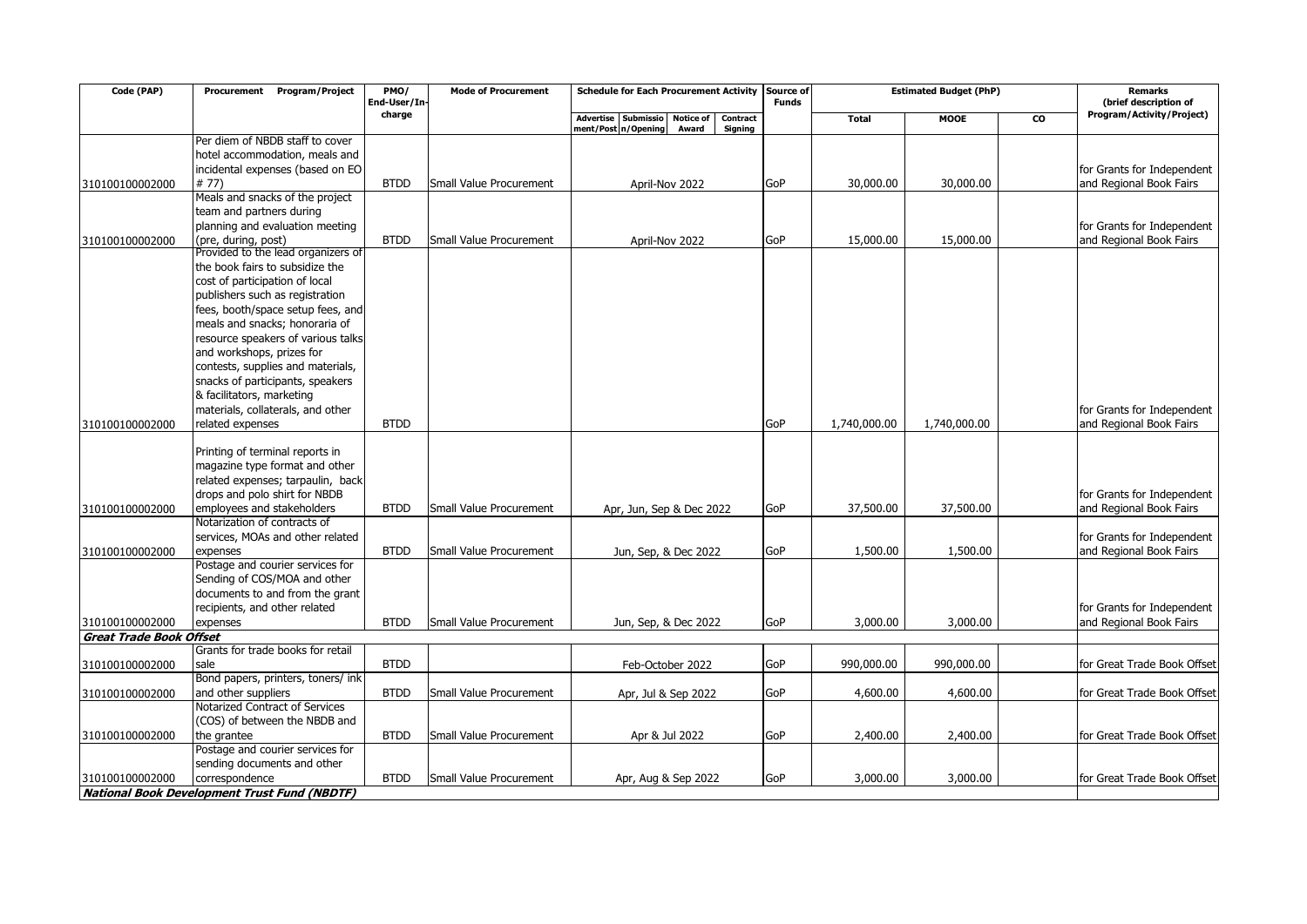| Code (PAP)                             | <b>Program/Project</b><br>Procurement                          | PMO/<br>End-User/In | <b>Mode of Procurement</b>                         | <b>Schedule for Each Procurement Activity</b>                                                  | Source of<br><b>Funds</b> | <b>Estimated Budget (PhP)</b> |                       | <b>Remarks</b><br>(brief description of |                              |
|----------------------------------------|----------------------------------------------------------------|---------------------|----------------------------------------------------|------------------------------------------------------------------------------------------------|---------------------------|-------------------------------|-----------------------|-----------------------------------------|------------------------------|
|                                        |                                                                | charge              |                                                    | Advertise Submissio<br><b>Notice of</b><br>Contract<br>ment/Post n/Opening<br>Signing<br>Award |                           | <b>Total</b>                  | <b>MOOE</b>           | <b>CO</b>                               | Program/Activity/Project)    |
|                                        |                                                                |                     |                                                    |                                                                                                |                           |                               |                       |                                         | for National Book            |
|                                        |                                                                |                     |                                                    |                                                                                                |                           |                               |                       |                                         | Development Trust Fund       |
| 310100100002000                        | Advisory committee honorarium                                  | <b>PD</b>           | <b>Direct Contracting</b>                          | May 2022                                                                                       | GoP                       | 281,000.00                    | 281,000.00            |                                         | (NBDTF)                      |
|                                        |                                                                |                     |                                                    |                                                                                                |                           |                               |                       |                                         | for National Book            |
|                                        |                                                                |                     |                                                    |                                                                                                |                           |                               |                       |                                         | Development Trust Fund       |
| 310100100002000                        | Mailing of documents                                           | <b>PD</b>           | Small Value Procurement                            | Apr 2022                                                                                       | GoP                       | 3,000.00                      | 3,000.00              |                                         | (NBDTF)                      |
|                                        |                                                                |                     |                                                    |                                                                                                |                           |                               |                       |                                         | for National Book            |
|                                        | Food and snacks during local                                   |                     |                                                    |                                                                                                |                           |                               |                       |                                         | Development Trust Fund       |
| 310100100002000                        | meeting /deliberation                                          | <b>PD</b>           | Small Value Procurement                            | May 2022                                                                                       | GoP                       | 4,000.00                      | 4,000.00              |                                         | (NBDTF)                      |
|                                        |                                                                |                     |                                                    |                                                                                                |                           |                               |                       |                                         | for National Book            |
|                                        |                                                                | <b>PD</b>           |                                                    |                                                                                                |                           |                               |                       |                                         | Development Trust Fund       |
| 310100100002000                        | Notarial service                                               |                     | Small Value Procurement                            | Apr 2022                                                                                       | GoP                       | 2,000.00                      | 2,000.00              |                                         | (NBDTF)                      |
| <b>National Children's Book Awards</b> | Fees for CGI implementation of                                 |                     |                                                    |                                                                                                |                           |                               |                       |                                         | for National Children's Book |
| 310100100002000                        | <b>NCBA</b>                                                    | <b>PD</b>           | Small Value Procurement                            | Jul 2022                                                                                       | GoP                       | 198,000.00                    | 198,000.00            |                                         | Awards                       |
|                                        | Meals or snacks during meetings                                |                     |                                                    |                                                                                                |                           |                               |                       |                                         | for National Children's Book |
| 310100100002000                        | with CGI proponent                                             | PD                  | Small Value Procurement                            | Apr & Jun 2022                                                                                 | GoP                       | 6,000.00                      | 6,000.00              |                                         | Awards                       |
|                                        | Notarization of the MOA/MOU,                                   |                     |                                                    |                                                                                                |                           |                               |                       |                                         |                              |
|                                        | Contract of Service (COS), and                                 |                     |                                                    |                                                                                                |                           |                               |                       |                                         | for National Children's Book |
| 310100100002000                        | other related expenses                                         | PD                  | Small Value Procurement                            | Apr 2022                                                                                       | GoP                       | 1,000.00                      | 1,000.00              |                                         | Awards                       |
|                                        | certificate paper, holder, and                                 |                     |                                                    |                                                                                                |                           |                               |                       |                                         | for National Children's Book |
| 310100100002000                        | other related expenses                                         | <b>PD</b>           | Small Value Procurement                            | Jun 2022                                                                                       | GoP                       | 2,000.00                      | 2,000.00              |                                         | Awards                       |
|                                        | courier, postage, etc. (mailing of                             |                     |                                                    |                                                                                                |                           |                               |                       |                                         |                              |
|                                        | documents, certificates, and                                   |                     |                                                    |                                                                                                |                           |                               |                       |                                         | for National Children's Book |
| 310100100002000                        | books)                                                         | <b>PD</b>           | Small Value Procurement                            | May 2022                                                                                       | GoP                       | 3,000.00                      | 3,000.00              |                                         | Awards                       |
| <b>National Book Awards</b>            |                                                                |                     |                                                    |                                                                                                |                           |                               |                       |                                         |                              |
| 310100100002000                        | judges                                                         | $\overline{PD}$     | <b>Direct Contracting</b>                          | Oct 2022                                                                                       | GoP                       | 400,000.00                    | 400,000.00            |                                         | for National Book Awards     |
|                                        | Trophy production (20 trophies);                               |                     |                                                    |                                                                                                |                           |                               |                       |                                         |                              |
|                                        | 20 regular trophies with metal                                 |                     |                                                    |                                                                                                |                           |                               |                       |                                         |                              |
| 310100100002000                        | plates                                                         | <b>PD</b>           | Small Value Procurement                            | Oct 2022                                                                                       | GoP                       | 70,000.00                     | 70,000.00             |                                         | for National Book Awards     |
|                                        | Rental of Technical and                                        |                     |                                                    |                                                                                                |                           |                               |                       |                                         |                              |
| 310100100002000                        | Livestreaming Equipment                                        | PD                  | Small Value Procurement                            | Nov 2022                                                                                       | GoP                       | 69,000.00                     | 69,000.00             |                                         | for National Book Awards     |
|                                        | Tech equipment (lights and                                     |                     |                                                    |                                                                                                |                           |                               |                       |                                         |                              |
| 310100100002000                        | audio)                                                         | PD                  | Small Value Procurement                            | Nov 2022                                                                                       | GoP                       | 8,000.00                      | 8,000.00              |                                         | for National Book Awards     |
| 310100100002000                        | Meals or snacks during meetings<br>Meals during Awarding night | PD<br>PD            | Small Value Procurement<br>Small Value Procurement | Jul-Oct 2022                                                                                   | GoP<br>GoP                | 7,500.00<br>60,000.00         | 7,500.00<br>60,000.00 |                                         | for National Book Awards     |
| 310100100002000                        | Notarial fees for MOAs, contracts,                             |                     |                                                    | <b>Nov 2022</b>                                                                                |                           |                               |                       |                                         | for National Book Awards     |
| 310100100002000                        | etc.                                                           | PD                  | Small Value Procurement                            | Jun 2022                                                                                       | GoP                       | 1,000.00                      | 1,000.00              |                                         | for National Book Awards     |
|                                        | courier, postage, etc. (mailing of                             |                     |                                                    |                                                                                                |                           |                               |                       |                                         |                              |
|                                        | documents, certificates, and                                   |                     |                                                    |                                                                                                |                           |                               |                       |                                         |                              |
| 310100100002000                        | books)                                                         | PD                  | Small Value Procurement                            | May-Jun 2022                                                                                   | GoP                       | 3,000.00                      | 3,000.00              |                                         | for National Book Awards     |
|                                        | Cash prize for winners                                         |                     |                                                    |                                                                                                |                           |                               |                       |                                         |                              |
| 310100100002000                        | @15,000 x 20 winners                                           | <b>PD</b>           |                                                    |                                                                                                | GoP                       | 300,000.00                    | 300,000.00            |                                         | for National Book Awards     |
|                                        | Printing of Tarpaulin (Stage                                   |                     |                                                    |                                                                                                |                           |                               |                       |                                         |                              |
| 310100100002000                        | Background - 8x10ft)                                           | <b>PD</b>           | Small Value Procurement                            | Oct 2022                                                                                       | GoP                       | 4,000.00                      | 4,000.00              |                                         | for National Book Awards     |
|                                        | Printing of Souvenir                                           |                     |                                                    |                                                                                                |                           |                               |                       |                                         |                              |
|                                        | program/Catalog of winners and                                 |                     |                                                    |                                                                                                |                           |                               |                       |                                         |                              |
| 310100100002000                        | finalists - 200 pcs                                            | PD                  | Small Value Procurement                            | Sep 2022                                                                                       | GoP                       | 70,000.00                     | 70,000.00             |                                         | for National Book Awards     |
| 310100100002000                        | Parchment papers for certificates                              | PD                  | Small Value Procurement                            | Oct 2022                                                                                       | GoP                       | 1,000.00                      | 1,000.00              |                                         | for National Book Awards     |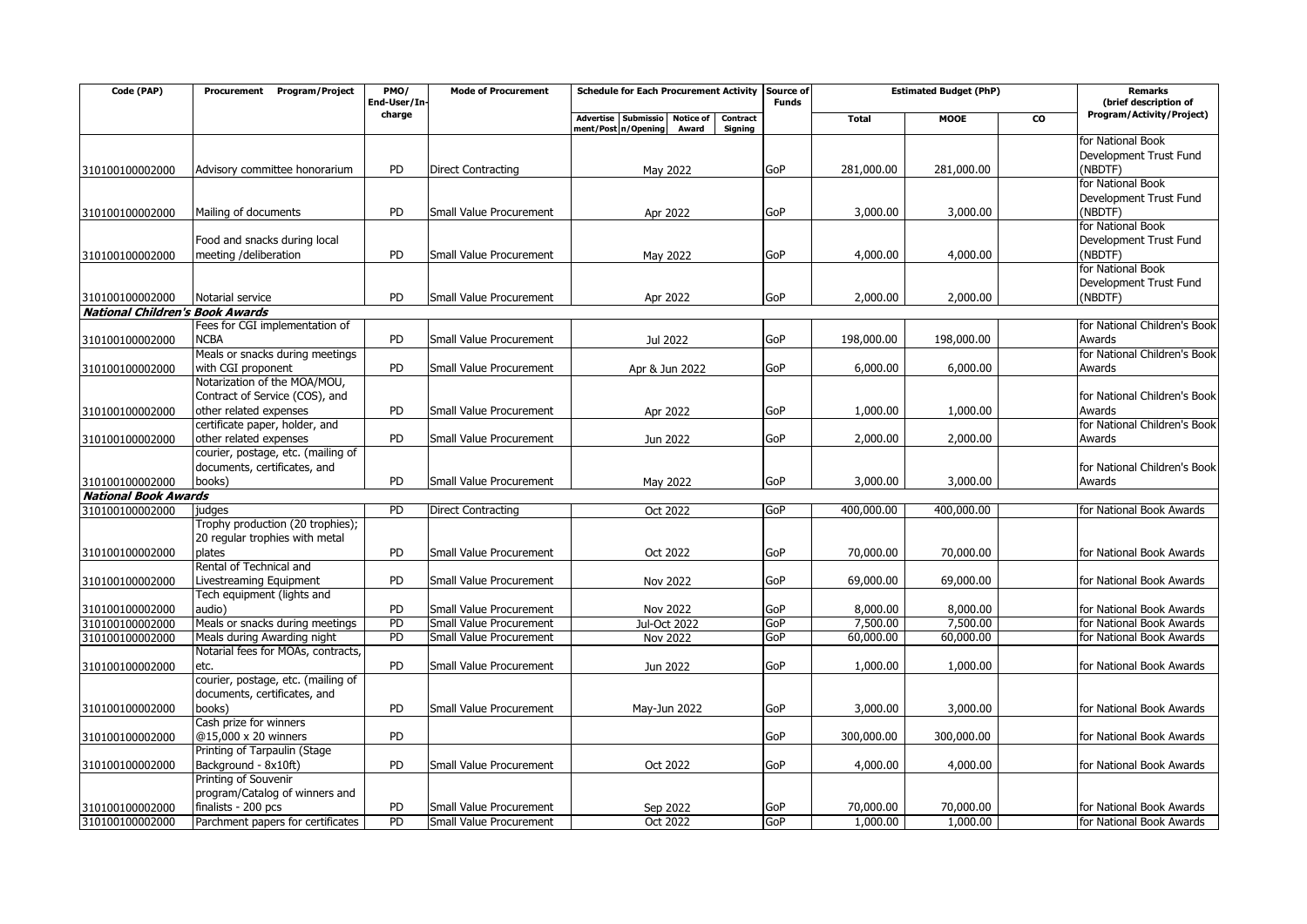| Code (PAP)                           | Procurement Program/Project                                               | PMO/<br>End-User/In- | <b>Mode of Procurement</b>     | Schedule for Each Procurement Activity Source of    | <b>Funds</b> | <b>Estimated Budget (PhP)</b> |             | <b>Remarks</b><br>(brief description of |                                                   |
|--------------------------------------|---------------------------------------------------------------------------|----------------------|--------------------------------|-----------------------------------------------------|--------------|-------------------------------|-------------|-----------------------------------------|---------------------------------------------------|
|                                      |                                                                           | charge               |                                | Advertise Submissio<br><b>Notice of</b><br>Contract |              | <b>Total</b>                  | <b>MOOE</b> | <b>CO</b>                               | Program/Activity/Project)                         |
| 310100100002000                      | Certificate holders                                                       | PD                   | Small Value Procurement        | ment/Post n/Opening<br>Signing<br>Award<br>Oct 2022 | GoP          | 4,000.00                      | 4,000.00    |                                         | for National Book Awards                          |
|                                      | Glue tack, photo paper, sticker                                           |                      |                                |                                                     |              |                               |             |                                         |                                                   |
|                                      | paper, sign pens, guestbooks,                                             |                      |                                |                                                     |              |                               |             |                                         |                                                   |
| 310100100002000                      | ribbon, ringbinders etc.                                                  | PD                   | Small Value Procurement        | Oct 2022                                            | <b>GoP</b>   | 2,500.00                      | 2,500.00    |                                         | for National Book Awards                          |
| <b>Professional Textbook Subsidy</b> |                                                                           |                      |                                |                                                     |              |                               |             |                                         |                                                   |
|                                      |                                                                           |                      |                                |                                                     |              |                               |             |                                         |                                                   |
|                                      | Grants for textbooks and                                                  |                      |                                |                                                     |              |                               |             |                                         | for Professional Textbook                         |
| 310100100003000                      | reference materials for retail sales                                      | <b>BTDD</b>          |                                | <b>Jul-Nov 2022</b>                                 | GoP          | 825,000.00                    | 825,000.00  |                                         | Subsidy                                           |
|                                      | Bond papers, printer toner/ ink,                                          | <b>BTDD</b>          |                                |                                                     |              |                               |             |                                         | for Professional Textbook                         |
| 310100100003000                      | and other suppliers<br>Notarized Contract of Services                     |                      | Small Value Procurement        | May-Nov 2022                                        | <b>GoP</b>   | 3,000.00                      | 3,000.00    |                                         | Subsidy                                           |
|                                      | (COS) of between the NBDB and                                             |                      |                                |                                                     |              |                               |             |                                         | for Professional Textbook                         |
| 310100100003000                      | the grantee                                                               | <b>BTDD</b>          | Small Value Procurement        | Jun, Jul & Nov 2022                                 | <b>GoP</b>   | 2,000.00                      | 2,000.00    |                                         | Subsidy                                           |
|                                      | Delivery fee for sending                                                  |                      |                                |                                                     |              |                               |             |                                         |                                                   |
|                                      | documents and other                                                       |                      |                                |                                                     |              |                               |             |                                         | for Professional Textbook                         |
| 310100100003000                      | correspondence                                                            | <b>BTDD</b>          | <b>Small Value Procurement</b> | Jul, Sep & Nov 2022                                 | <b>GoP</b>   | 2,000.00                      | 2,000.00    |                                         | Subsidy                                           |
| <b>Accreditation of CGI</b>          |                                                                           |                      |                                |                                                     |              |                               |             |                                         |                                                   |
|                                      | Advertising of the approved                                               |                      |                                |                                                     |              |                               |             |                                         |                                                   |
|                                      | implementing rules and                                                    |                      |                                |                                                     |              |                               |             |                                         |                                                   |
|                                      | regulations on NBDB CGI                                                   |                      |                                |                                                     |              |                               |             |                                         |                                                   |
| 310100100003000                      | accreditation                                                             | <b>BTDD</b>          | Small Value Procurement        | Jan-Mar 2022                                        | <b>GoP</b>   | 100,000.00                    | 100,000.00  |                                         | for Accreditation of CGI                          |
|                                      | Printing of Tarpaulin NBDB CGI                                            |                      |                                |                                                     |              |                               |             |                                         |                                                   |
| 310100100003000                      | <b>Accreditation Process</b>                                              | <b>BTDD</b>          | Small Value Procurement        | Mar 2022                                            | <b>GoP</b>   | 7,000.00                      | 7,000.00    |                                         | for Accreditation of CGI                          |
|                                      | Courier services for the mailing of<br>NBDB Certificates of Accreditation |                      |                                |                                                     |              |                               |             |                                         |                                                   |
|                                      | for registrants residing outside                                          |                      |                                |                                                     |              |                               |             |                                         |                                                   |
| 310100100003000                      | Metro Manila                                                              | <b>BTDD</b>          | Small Value Procurement        | Jan-Dec 2022                                        | <b>GoP</b>   | 10,000.00                     | 10,000.00   |                                         | for Accreditation of CGI                          |
|                                      | Supplies and materials for NBDB                                           |                      |                                |                                                     |              |                               |             |                                         |                                                   |
| 310100100003000                      | CGI Accreditation/documentation                                           | <b>BTDD</b>          | Small Value Procurement        | Jan-Dec 2022                                        | <b>GoP</b>   | 15,000.00                     | 15,000.00   |                                         | for Accreditation of CGI                          |
| <b>Industry Collaterals</b>          |                                                                           |                      |                                |                                                     |              |                               |             |                                         |                                                   |
|                                      | Job Order for creative digital                                            |                      |                                |                                                     |              |                               |             |                                         |                                                   |
| 310100100003000                      | design and elements, etc.                                                 | PD                   | Small Value Procurement        | Jan 2022                                            | <b>GoP</b>   | 205,245.00                    | 205,245.00  |                                         | for Industry Collaterals                          |
|                                      | <b>Registration and Accreditation of Stakeholders</b>                     |                      |                                |                                                     |              |                               |             |                                         |                                                   |
|                                      |                                                                           |                      |                                |                                                     |              |                               |             |                                         | For Registration and                              |
|                                      | Advertising of the approved                                               |                      |                                |                                                     |              |                               |             |                                         | accreditation of                                  |
|                                      | revision of the implementing rules                                        |                      |                                |                                                     |              |                               |             |                                         | stakeholders, book                                |
|                                      | and regulations on NBDB online                                            |                      |                                |                                                     |              |                               |             |                                         | donation, kapihan sessions,                       |
| 310100100003000                      | registration                                                              | <b>BTDD</b>          | Small Value Procurement        | May-Jul 2022                                        | <b>GoP</b>   | 100,000.00                    | 100,000.00  |                                         | etc.                                              |
|                                      |                                                                           |                      |                                |                                                     |              |                               |             |                                         | For Registration and                              |
|                                      |                                                                           |                      |                                |                                                     |              |                               |             |                                         | accreditation of                                  |
|                                      | Job Order (Administrative                                                 |                      |                                |                                                     |              |                               |             |                                         | stakeholders, book<br>donation, kapihan sessions, |
|                                      | Assistants)                                                               | <b>BTDD</b>          |                                | Feb 2022                                            | <b>GoP</b>   | 244,824.00                    | 244,824.00  |                                         |                                                   |
| 310100100003000                      |                                                                           |                      |                                |                                                     |              |                               |             |                                         | etc.<br>For Registration and                      |
|                                      |                                                                           |                      |                                |                                                     |              |                               |             |                                         | accreditation of                                  |
|                                      |                                                                           |                      |                                |                                                     |              |                               |             |                                         | stakeholders, book                                |
|                                      | Printing of NBDB Certificate of                                           |                      |                                |                                                     |              |                               |             |                                         | donation, kapihan sessions,                       |
| 310100100003000                      | <b>Registration Papers</b>                                                | <b>BTDD</b>          | <b>Small Value Procurement</b> | Feb & Jul 2022                                      | <b>GoP</b>   | 50,000.00                     | 50,000.00   |                                         | etc.                                              |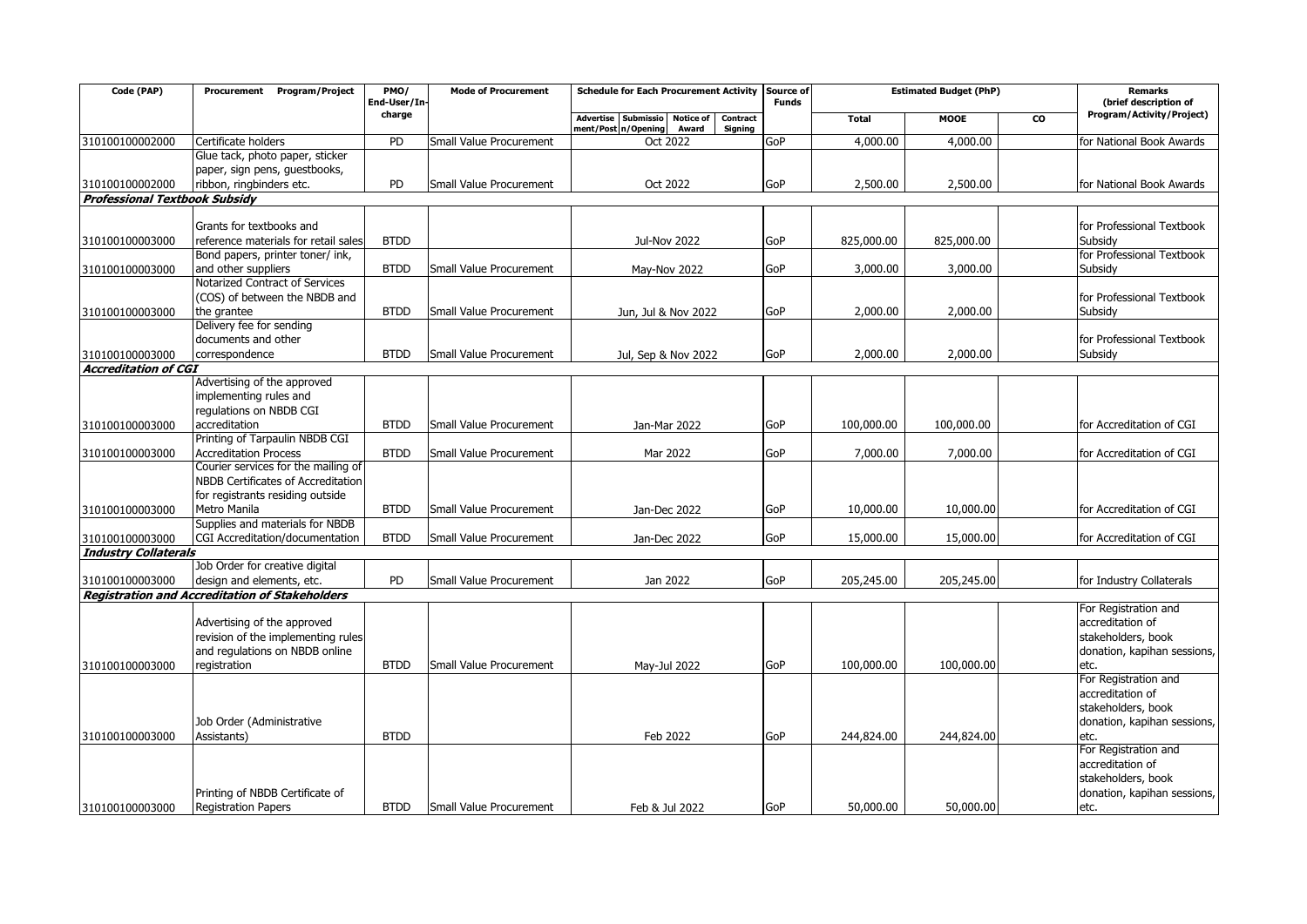| Code (PAP)                       | <b>Program/Project</b><br>Procurement                                | PMO/<br>End-User/In- | <b>Mode of Procurement</b> | <b>Schedule for Each Procurement Activity</b>       | Source of<br><b>Funds</b> | <b>Estimated Budget (PhP)</b> |              | <b>Remarks</b><br>(brief description of |                                          |
|----------------------------------|----------------------------------------------------------------------|----------------------|----------------------------|-----------------------------------------------------|---------------------------|-------------------------------|--------------|-----------------------------------------|------------------------------------------|
|                                  |                                                                      | charge               |                            | Advertise Submissio<br><b>Notice of</b><br>Contract |                           | <b>Total</b>                  | <b>MOOE</b>  | CO                                      | Program/Activity/Project)                |
|                                  |                                                                      |                      |                            | ment/Post n/Opening<br>Award<br>Signing             |                           |                               |              |                                         |                                          |
|                                  |                                                                      |                      |                            |                                                     |                           |                               |              |                                         | For Registration and<br>accreditation of |
|                                  |                                                                      |                      |                            |                                                     |                           |                               |              |                                         | stakeholders, book                       |
|                                  | Printing of Tarpaulin for Citizen's                                  |                      |                            |                                                     |                           |                               |              |                                         |                                          |
|                                  | Charter / NBDB Registration                                          | <b>BTDD</b>          | Small Value Procurement    |                                                     | GoP                       |                               |              |                                         | donation, kapihan sessions,              |
| 310100100003000                  | Process                                                              |                      |                            | Apr 2022                                            |                           | 7,000.00                      | 7,000.00     |                                         | etc.<br>For Registration and             |
|                                  | Courier services for the mailing of                                  |                      |                            |                                                     |                           |                               |              |                                         | accreditation of                         |
|                                  | NBDB Certificates of Registration                                    |                      |                            |                                                     |                           |                               |              |                                         | stakeholders, book                       |
|                                  | for registrants residing outside                                     |                      |                            |                                                     |                           |                               |              |                                         | donation, kapihan sessions,              |
| 310100100003000                  | Metro Manila                                                         | <b>BTDD</b>          | Small Value Procurement    | Jan-Dec 2022                                        | GoP                       | 75,000.00                     | 75,000.00    |                                         | etc.                                     |
|                                  |                                                                      |                      |                            |                                                     |                           |                               |              |                                         | For Registration and                     |
|                                  |                                                                      |                      |                            |                                                     |                           |                               |              |                                         | accreditation of                         |
|                                  |                                                                      |                      |                            |                                                     |                           |                               |              |                                         | stakeholders, book                       |
|                                  | Supplies and materials for NBDB                                      |                      |                            |                                                     |                           |                               |              |                                         | donation, kapihan sessions,              |
| 310100100003000                  | registration / documentation                                         | <b>BTDD</b>          | Small Value Procurement    | Jan-Dec 2022                                        | GoP                       | 60,000.00                     | 60,000.00    |                                         | etc.                                     |
|                                  |                                                                      |                      |                            |                                                     |                           |                               |              |                                         | For Registration and                     |
|                                  |                                                                      |                      |                            |                                                     |                           |                               |              |                                         | accreditation of                         |
|                                  |                                                                      |                      |                            |                                                     |                           |                               |              |                                         | stakeholders, book                       |
|                                  | Google drive storage for one (1)                                     |                      |                            |                                                     |                           |                               |              |                                         | donation, kapihan sessions,              |
| 310100100003000                  | year                                                                 | <b>BTDD</b>          | Small Value Procurement    | Jan 2022                                            | GoP                       | 10,000.00                     | 10,000.00    |                                         | etc.                                     |
| <b>Monitoring and Evaluation</b> |                                                                      |                      |                            |                                                     |                           |                               |              |                                         |                                          |
|                                  | Travel Expenses (Fare & other                                        |                      |                            |                                                     |                           |                               |              |                                         |                                          |
|                                  | expenses during book nook site                                       |                      |                            |                                                     |                           |                               |              |                                         | for monitoring and                       |
| 310100100003000                  | inspection)                                                          | PRED                 | Small Value Procurement    | Jun-Dec 2022                                        | GoP                       | 120,000.00                    | 120,000.00   |                                         | evaluation                               |
|                                  | Job Order (Project Evaluation                                        |                      |                            |                                                     |                           |                               |              |                                         | for monitoring and                       |
| 310100100003000                  | Officer )                                                            | PRED                 |                            | Feb 2022                                            | GoP                       | 307,812.00                    | 307,812.00   |                                         | evaluation                               |
|                                  | <b>Industry Research and Data Gathering and Surveys</b>              |                      |                            |                                                     |                           |                               |              |                                         |                                          |
| 310100100003000                  | Survey and researchers                                               | <b>OEO</b>           | Small Value Procurement    | Apr 2022                                            | GoP                       | 1,624,616.00                  | 1,624,616.00 |                                         |                                          |
| <b>Coordinated Action Plan</b>   |                                                                      |                      |                            |                                                     |                           |                               |              |                                         |                                          |
|                                  | Researchers (1 research                                              |                      |                            |                                                     |                           |                               |              |                                         |                                          |
| 310100100003000                  | associate)                                                           | <b>PRED</b>          |                            | Apr 2022                                            | GoP                       | 302,175.00                    | 302,175.00   |                                         | for Coordinated Action Plan              |
|                                  | Highly technical consultants who                                     |                      |                            |                                                     |                           |                               |              |                                         |                                          |
|                                  | can offer high-level feedback to                                     |                      |                            |                                                     |                           |                               |              |                                         |                                          |
|                                  | methodology, framework, and                                          |                      |                            |                                                     |                           |                               |              |                                         |                                          |
| 310100100003000                  | analysis.                                                            | PRED                 | Small Value Procurement    | Jun, Sep & Dec 2022                                 | GoP                       | 600,000.00                    | 600,000.00   |                                         | for Coordinated Action Plan              |
|                                  | Roundtable - Programming cost                                        |                      |                            |                                                     |                           |                               |              |                                         |                                          |
|                                  | (venue and consumables, small                                        |                      |                            |                                                     |                           |                               |              |                                         |                                          |
|                                  | supplies) to produce a series of                                     |                      |                            |                                                     |                           |                               |              |                                         |                                          |
|                                  | roundtable discussions or FGDs                                       |                      |                            |                                                     |                           |                               |              |                                         |                                          |
| 310100100003000                  | with stakeholders                                                    | <b>PRED</b>          | Small Value Procurement    | Sep-Oct 2022                                        | GoP                       | 100,000.00                    | 100,000.00   |                                         | for Coordinated Action Plan              |
|                                  | <b>Textbook Publishing Process Research</b>                          |                      |                            |                                                     |                           |                               |              |                                         |                                          |
|                                  | Researcher (1 research                                               |                      |                            |                                                     |                           |                               |              |                                         | for Textbook Publishing                  |
| 310100100003000                  | associate)                                                           | PRED                 |                            | May 2022                                            | GoP                       | 374,328.00                    | 374,328.00   |                                         | Process Research                         |
|                                  | Highly technical consultants who<br>can offer high-level feedback to |                      |                            |                                                     |                           |                               |              |                                         |                                          |
|                                  | methodology, framework, and                                          |                      |                            |                                                     |                           |                               |              |                                         | for Textbook Publishing                  |
| 310100100003000                  | analysis.                                                            | <b>PRED</b>          | Small Value Procurement    | Jun, Sep & Dec 2022                                 | GoP                       | 420,000.00                    | 420,000.00   |                                         | Process Research                         |
|                                  |                                                                      |                      |                            |                                                     |                           |                               |              |                                         |                                          |